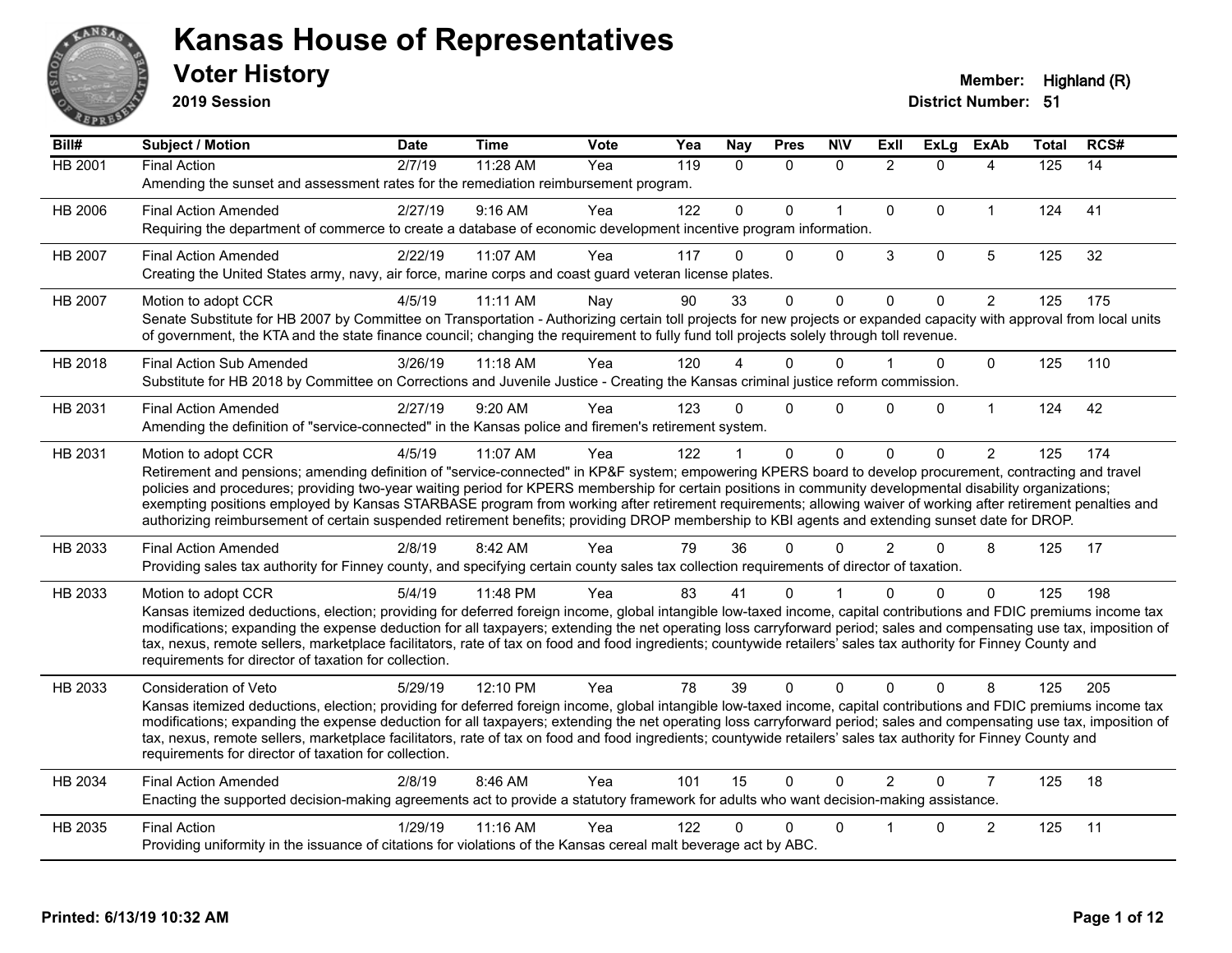

**2019 Session**

#### **Voter History Member:** Highland (R)

| Bill#   | Subject / Motion                                                                                                                                                 | <b>Date</b> | <b>Time</b> | Vote | Yea | <b>Nay</b>     | <b>Pres</b> | <b>NIV</b>   | ExIl           | ExLg         | <b>ExAb</b>    | <b>Total</b> | RCS#             |
|---------|------------------------------------------------------------------------------------------------------------------------------------------------------------------|-------------|-------------|------|-----|----------------|-------------|--------------|----------------|--------------|----------------|--------------|------------------|
| HB 2035 | Motion to Concur                                                                                                                                                 | 3/26/19     | 12:29 PM    | Yea  | 122 | $\mathcal{P}$  | $\Omega$    | $\mathbf{0}$ | $\mathbf 1$    | $\Omega$     | $\Omega$       | 125          | $\overline{142}$ |
|         | Providing uniformity in the issuance of citations for violations of the Kansas cereal malt beverage act by ABC.                                                  |             |             |      |     |                |             |              |                |              |                |              |                  |
| HB 2038 | <b>Final Action</b>                                                                                                                                              | 2/7/19      | 11:29 AM    | Yea  | 114 | 5              | $\Omega$    | $\mathbf{0}$ | $\overline{2}$ | $\mathbf{0}$ | 4              | 125          | 15               |
|         | Revoking spousal inheritance rights upon divorce.                                                                                                                |             |             |      |     |                |             |              |                |              |                |              |                  |
| HB 2038 | Mot to Concur in Conference                                                                                                                                      | 4/5/19      | 5:17 PM     | Yea  | 120 | $\mathbf 0$    | 0           | $\mathbf 0$  | $\Omega$       | 0            | 5              | 125          | 187              |
|         | Revoking spousal inheritance rights upon divorce.                                                                                                                |             |             |      |     |                |             |              |                |              |                |              |                  |
| HB 2039 | <b>Final Action Amended</b>                                                                                                                                      | 2/7/19      | 11:30 AM    | Yea  | 119 | $\Omega$       | $\Omega$    | $\mathbf 0$  | $\overline{2}$ | $\mathbf{0}$ | $\overline{4}$ | 125          | 16               |
|         | Extending recognition of tribal court judgments pursuant to supreme court rules.                                                                                 |             |             |      |     |                |             |              |                |              |                |              |                  |
| HB 2039 | Motion to adopt CCR                                                                                                                                              | 4/5/19      | 3:00 PM     | Yea  | 121 | $\Omega$       | 0           | $\mathbf 0$  | $\Omega$       | $\mathbf{0}$ | $\overline{4}$ | 125          | 181              |
|         | Updating laws concerning limited liability companies; exempting animal shelters from registration requirements as charitable organizations.                      |             |             |      |     |                |             |              |                |              |                |              |                  |
| HB 2041 | <b>Final Action</b>                                                                                                                                              | 3/21/19     | 11:50 AM    | Yea  | 94  | 29             | $\Omega$    | $\mathbf{0}$ | $\Omega$       |              | $\mathbf{1}$   | 125          | 99               |
|         | Prohibiting certain unfair or deceptive acts or practices under a life insurance policy for a living organ donor.                                                |             |             |      |     |                |             |              |                |              |                |              |                  |
| HB 2044 | <b>Final Action</b>                                                                                                                                              | 2/6/19      | 11:18 AM    | Yea  | 115 |                | 0           | $\mathbf 0$  | 5              | 1            | 3              | 125          | 12               |
|         | Income tax credit for taxpayer purchases of certain goods and services from qualified vendors providing employment for blind or disabled individuals.            |             |             |      |     |                |             |              |                |              |                |              |                  |
| HB 2048 | <b>Emergency Final Action Amended</b>                                                                                                                            | 2/27/19     | 11:59 AM    | Yea  | 122 | $\overline{2}$ | $\Omega$    | $\Omega$     | 0              | $\Omega$     | $\Omega$       | 124          | 67               |
|         | Clarifying the definition of comparable offense under the Kansas criminal code.                                                                                  |             |             |      |     |                |             |              |                |              |                |              |                  |
| HB 2054 | <b>Final Action Amended</b>                                                                                                                                      | 3/26/19     | 11:20 AM    | Yea  | 101 | 23             | $\mathbf 0$ | $\mathbf 0$  | $\mathbf{1}$   | 0            | $\mathbf 0$    | 125          | 111              |
|         | Providing for fully-insured association health plans.                                                                                                            |             |             |      |     |                |             |              |                |              |                |              |                  |
| HB 2063 | <b>Final Action</b>                                                                                                                                              | 2/6/19      | 11:20 AM    | Yea  | 102 | 14             | $\mathbf 0$ | 0            | 5              | $\mathbf 1$  | 3              | 125          | 13               |
|         | Relating to the applicability of conditions for operating recreational trails.                                                                                   |             |             |      |     |                |             |              |                |              |                |              |                  |
| HB 2066 | <b>Final Action Amended</b>                                                                                                                                      | 3/21/19     | 12:10 PM    | Nay  | 69  | 54             | $\Omega$    | $\mathbf{0}$ | $\Omega$       | $\mathbf 1$  | $\mathbf{1}$   | 125          | 100              |
|         | Expanding medicaid eligibility by enacting the KanCare bridge to a healthy Kansas program.                                                                       |             |             |      |     |                |             |              |                |              |                |              |                  |
| HB 2070 | <b>Final Action</b>                                                                                                                                              | 2/20/19     | 11:20 AM    | Yea  | 121 | $\Omega$       | 0           | $\mathbf{0}$ | $\overline{2}$ | $\mathbf 0$  | $\overline{2}$ | 125          | 22               |
|         | Designating a portion of United States highway 75 as the John Armstrong memorial highway.                                                                        |             |             |      |     |                |             |              |                |              |                |              |                  |
| HB 2070 | Motion to Concur                                                                                                                                                 | 4/4/19      | 10:48 AM    | Yea  | 122 | 0              | $\mathbf 0$ | $\pmb{0}$    |                | 0            | $\overline{2}$ | 125          | 162              |
|         | Designating a portion of United States highway 75 as the John Armstrong memorial highway and a bridge on United States highway 77 as the SGT Kevin A. Gilbertson |             |             |      |     |                |             |              |                |              |                |              |                  |
|         | memorial bridge.                                                                                                                                                 |             |             |      |     |                |             |              |                |              |                |              |                  |
| HB 2082 | <b>Final Action Amended</b>                                                                                                                                      | 3/21/19     | 12:11 PM    | Yea  | 122 | $\mathbf{1}$   | $\mathbf 0$ | $\pmb{0}$    | 0              | $\mathbf{1}$ | $\mathbf{1}$   | 125          | 101              |
|         | Allowing pharmacists to administer drugs pursuant to a prescription order.                                                                                       |             |             |      |     |                |             |              |                |              |                |              |                  |
| HB 2084 | <b>Final Action Amended</b>                                                                                                                                      | 2/27/19     | 9:23 AM     | Yea  | 94  | 29             | $\Omega$    | $\mathbf{0}$ | $\Omega$       | $\mathbf{0}$ | 1              | 124          | 43               |
|         | Amending the Kansas 911 act.                                                                                                                                     |             |             |      |     |                |             |              |                |              |                |              |                  |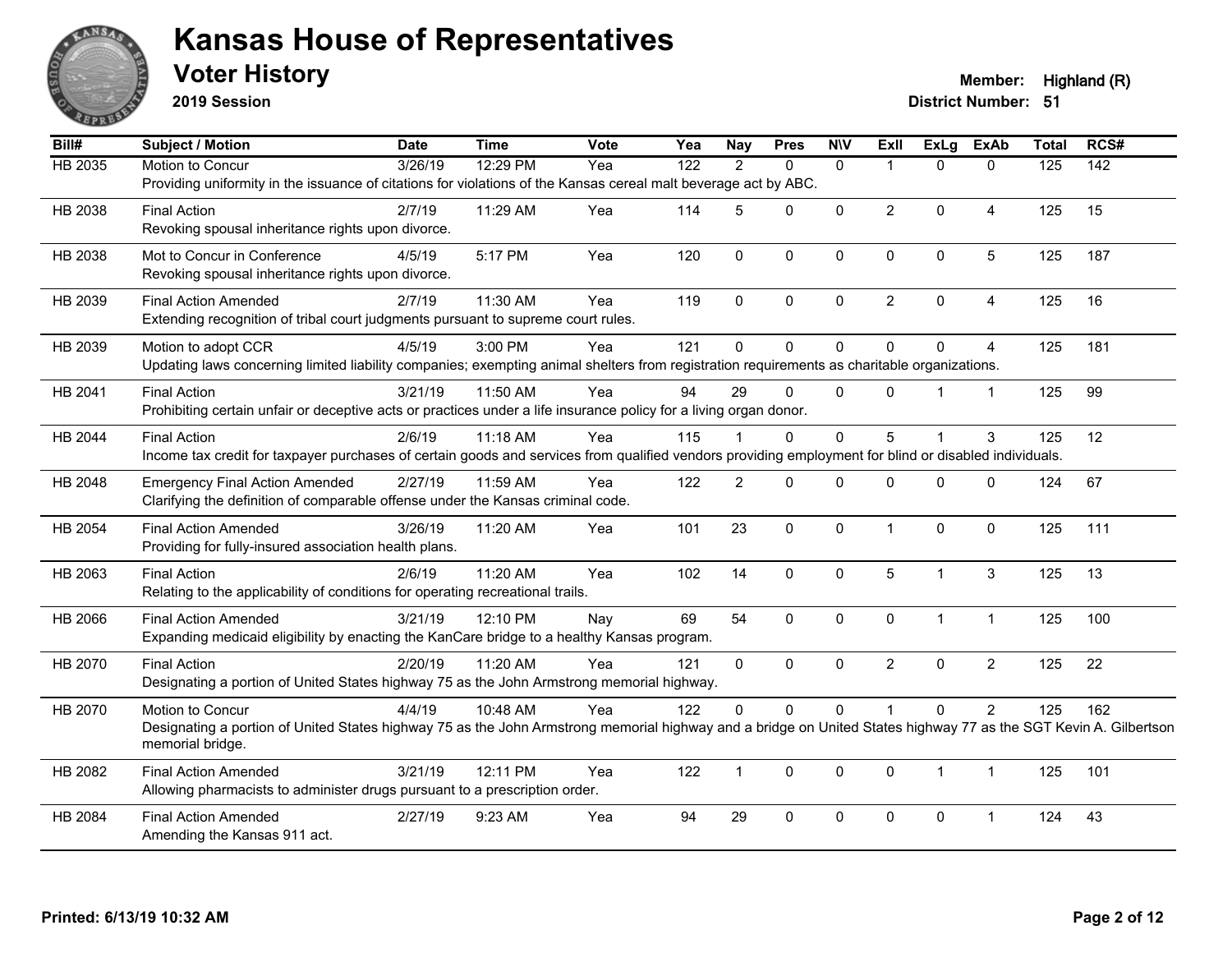

**2019 Session**

| $\overline{Bill#}$ | Subject / Motion                                                                                                                                                                                  | <b>Date</b> | Time     | <b>Vote</b> | Yea | <b>Nay</b>    | <b>Pres</b>  | <b>NIV</b>   | <b>ExII</b>          | <b>ExLg</b> | <b>ExAb</b>    | <b>Total</b> | RCS# |
|--------------------|---------------------------------------------------------------------------------------------------------------------------------------------------------------------------------------------------|-------------|----------|-------------|-----|---------------|--------------|--------------|----------------------|-------------|----------------|--------------|------|
| HB 2084            | Motion to Concur                                                                                                                                                                                  | 4/4/19      | 10:57 AM | Yea         | 87  | 35            | $\Omega$     | $\Omega$     | $\overline{1}$       | $\Omega$    | $\overline{2}$ | 125          | 163  |
|                    | Amending the Kansas 911 act.                                                                                                                                                                      |             |          |             |     |               |              |              |                      |             |                |              |      |
| HB 2085            | <b>Final Action Amended</b>                                                                                                                                                                       | 2/22/19     | 11:08 AM | Yea         | 117 | $\Omega$      | $\Omega$     | $\mathbf{0}$ | 3                    | $\Omega$    | 5              | 125          | 33   |
|                    | Concerning requirements for the reinstatement of a forfeited benefit unit of a rural water district.                                                                                              |             |          |             |     |               |              |              |                      |             |                |              |      |
| HB 2085            | Mot to Concur in Conference                                                                                                                                                                       | 4/4/19      | 10:59 AM | Yea         | 122 | $\Omega$      | $\mathbf 0$  | $\mathbf{0}$ | $\overline{1}$       | $\Omega$    | $\overline{2}$ | 125          | 164  |
|                    | Extending the repayment period for municipal loans for public water supply projects and clarifying the reinstatement requirements for rural water district forfeited<br>benefit units.            |             |          |             |     |               |              |              |                      |             |                |              |      |
| HB 2087            | <b>Final Action Amended</b>                                                                                                                                                                       | 2/21/19     | 11:20 AM | Yea         | 116 | $\mathbf{1}$  | $\mathbf 0$  | 0            | 4                    | 1           | 3              | 125          | 26   |
|                    | Allowing certain light screening material on motor vehicle windows.                                                                                                                               |             |          |             |     |               |              |              |                      |             |                |              |      |
| HB 2087            | Motion to adopt CCR                                                                                                                                                                               | 4/5/19      | 11:14 AM | Yea         | 123 | $\mathbf 0$   | $\mathbf 0$  | $\mathbf 0$  | $\mathbf{0}$         | 0           | $\overline{2}$ | 125          | 176  |
|                    | Changing the definition of school bus for purposes of the motor-fuel tax law.                                                                                                                     |             |          |             |     |               |              |              |                      |             |                |              |      |
| HB 2097            | <b>Final Action</b>                                                                                                                                                                               | 2/21/19     | 11:21 AM | Yea         | 116 | $\mathbf{1}$  | $\Omega$     | $\mathbf 0$  | $\overline{4}$       | $\mathbf 1$ | 3              | 125          | 27   |
|                    | Providing method for calculating cost of keeping civil prisoners in county jail.                                                                                                                  |             |          |             |     |               |              |              |                      |             |                |              |      |
| HB 2101            | <b>Final Action Amended</b>                                                                                                                                                                       | 2/22/19     | 11:09 AM | Yea         | 116 | $\mathbf{1}$  | $\mathbf 0$  | $\mathbf 0$  | 3                    | $\mathbf 0$ | 5              | 125          | 34   |
|                    | Updating state credit union statutes.                                                                                                                                                             |             |          |             |     |               |              |              |                      |             |                |              |      |
| HB 2103            | <b>Final Action</b>                                                                                                                                                                               | 2/27/19     | 9:24 AM  | Yea         | 122 | 1             | $\mathbf 0$  | $\mathbf 0$  | $\Omega$             | $\Omega$    | $\mathbf{1}$   | 124          | 44   |
|                    | Amending the revised Kansas code for care of children to provide requirements for placement of a child in a qualified residential treatment program.                                              |             |          |             |     |               |              |              |                      |             |                |              |      |
| HB 2103            | Motion to Concur                                                                                                                                                                                  | 4/4/19      | 11:02 AM | Yea         | 120 | $\mathcal{P}$ | $\Omega$     | $\Omega$     | $\blacktriangleleft$ | $\Omega$    | $\overline{2}$ | 125          | 165  |
|                    | Amending the revised Kansas code for care of children to provide requirements for placement of a child in a qualified residential treatment program.                                              |             |          |             |     |               |              |              |                      |             |                |              |      |
| HB 2104            | <b>Final Action Amended</b>                                                                                                                                                                       | 2/21/19     | 11:22 AM | Yea         | 117 | $\Omega$      | $\Omega$     | $\Omega$     | 4                    | 1           | 3              | 125          | 28   |
|                    | Amendments related to driving under the influence, including preliminary screening tests, implied consent advisories and test refusal.                                                            |             |          |             |     |               |              |              |                      |             |                |              |      |
| HB 2105            | <b>Final Action</b>                                                                                                                                                                               | 2/21/19     | 11:23 AM | Yea         | 117 | $\Omega$      | $\Omega$     | $\mathbf 0$  | 4                    | 1           | 3              | 125          | 29   |
|                    | Updating laws concerning limited liability companies.                                                                                                                                             |             |          |             |     |               |              |              |                      |             |                |              |      |
| HB 2118            | <b>Final Action Amended</b>                                                                                                                                                                       | 3/27/19     | 8:54 AM  | Yea         | 106 | 18            | $\Omega$     | $\mathbf{0}$ | $\Omega$             | 0           | $\mathbf{1}$   | 125          | 149  |
|                    | Providing income tax credits for aerospace and aviation program graduates and their employers.                                                                                                    |             |          |             |     |               |              |              |                      |             |                |              |      |
| HB 2119            | <b>Final Action Amended</b>                                                                                                                                                                       | 2/22/19     | 11:10 AM | Yea         | 117 | $\mathbf{0}$  | $\mathbf{0}$ | $\mathbf{0}$ | 3                    | $\Omega$    | 5              | 125          | 35   |
|                    | Empowering the KPERS board to develop policies and procedures relating to procurement, enter into certain contracts and allow travel for trustees and employees of<br>the system.                 |             |          |             |     |               |              |              |                      |             |                |              |      |
| HB 2119            | Motion to adopt CCR                                                                                                                                                                               | 4/5/19      | 5:14 PM  | Yea         | 117 | 3             | 0            | $\mathbf{0}$ | $\Omega$             | $\Omega$    | 5              | 125          | 186  |
|                    | Providing for licensed pharmacists to administer certain drugs, authorizing certain business entities to hire physicians and chiropractors and requiring electronic<br>prescriptions for opiates. |             |          |             |     |               |              |              |                      |             |                |              |      |
| HB 2123            | <b>Final Action</b>                                                                                                                                                                               | 2/20/19     | 11:08 AM | Yea         | 121 | $\mathbf{0}$  | $\Omega$     | $\mathbf{0}$ | $\overline{2}$       | $\mathbf 0$ | $\overline{2}$ | 125          | 23   |
|                    | Amending the Kansas national guard educational assistance act.                                                                                                                                    |             |          |             |     |               |              |              |                      |             |                |              |      |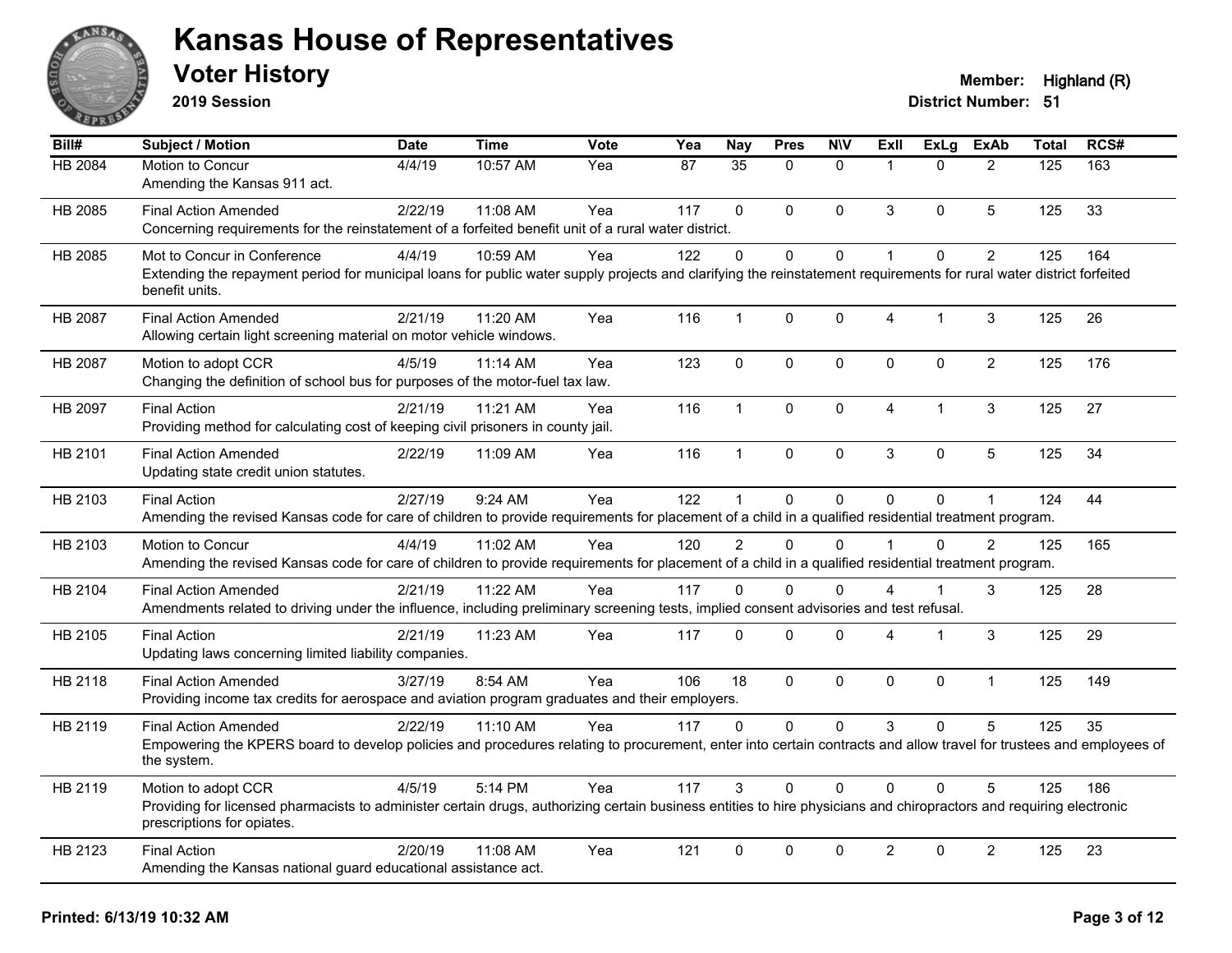

**2019 Session**

| Bill#          | <b>Subject / Motion</b>                                                                                                                                              | <b>Date</b> | <b>Time</b> | Vote | Yea | <b>Nay</b>     | <b>Pres</b>    | <b>NIV</b>   | <b>Exll</b>    | <b>ExLg</b>  | <b>ExAb</b>    | <b>Total</b> | RCS#            |
|----------------|----------------------------------------------------------------------------------------------------------------------------------------------------------------------|-------------|-------------|------|-----|----------------|----------------|--------------|----------------|--------------|----------------|--------------|-----------------|
| <b>HB 2125</b> | <b>Final Action</b>                                                                                                                                                  | 2/21/19     | 11:24 AM    | Yea  | 115 | $\overline{2}$ | $\mathbf{0}$   | $\mathbf{0}$ | $\overline{4}$ |              | 3              | 125          | $\overline{30}$ |
|                | Requiring licensees operating a motor vehicle to promptly deliver driver's license upon demand by authorized persons.                                                |             |             |      |     |                |                |              |                |              |                |              |                 |
| HB 2126        | <b>Final Action Amended</b>                                                                                                                                          | 2/27/19     | 9:25 AM     | Yea  | 113 | 10             | $\mathbf{0}$   | $\mathbf 0$  | 0              | $\mathbf 0$  | $\mathbf 1$    | 124          | 45              |
|                | Regulating the operation of electric-assisted scooters on roads and highways.                                                                                        |             |             |      |     |                |                |              |                |              |                |              |                 |
| HB 2126        | Motion to adopt CCR                                                                                                                                                  | 4/5/19      | 11:16 AM    | Yea  | 123 | $\mathbf 0$    | $\mathbf{0}$   | 0            | $\Omega$       | $\mathbf 0$  | $\overline{c}$ | 125          | 177             |
|                | Adopting the Driver's Privacy Protection Act.                                                                                                                        |             |             |      |     |                |                |              |                |              |                |              |                 |
| HB 2127        | <b>Final Action</b>                                                                                                                                                  | 2/21/19     | 11:25 AM    | Yea  | 117 | 0              | $\mathbf{0}$   | 0            | 4              | -1           | 3              | 125          | 31              |
|                | Eliminating the marking requirements for certain truck and truck tractors.                                                                                           |             |             |      |     |                |                |              |                |              |                |              |                 |
| HB 2133        | <b>Final Action Amended</b>                                                                                                                                          | 3/13/19     | 11:22 AM    | Yea  | 121 | $\overline{2}$ | $\pmb{0}$      | $\pmb{0}$    | $\mathbf 0$    | $\pmb{0}$    | $\mathbf{1}$   | 124          | 84              |
|                | Required reporting for entities who deliver alcoholic liquors to consumers.                                                                                          |             |             |      |     |                |                |              |                |              |                |              |                 |
| HB 2137        | <b>Final Action</b>                                                                                                                                                  | 3/26/19     | 11:21 AM    | Yea  | 124 | $\Omega$       | $\Omega$       | $\mathbf 0$  | 1              | $\mathbf{0}$ | $\mathbf{0}$   | 125          | 112             |
|                | Legislative review of exceptions to disclosure of public records under the Kansas open records act.                                                                  |             |             |      |     |                |                |              |                |              |                |              |                 |
| HB 2140        | <b>Final Action</b>                                                                                                                                                  | 2/27/19     | 9:27 AM     | Yea  | 123 | $\Omega$       | $\mathbf{0}$   | $\mathbf{0}$ | 0              | $\mathbf 0$  | $\mathbf{1}$   | 124          | 46              |
|                | Allowing agents of the KBI to participate in the Kansas DROP act and extending the sunset date for the act.                                                          |             |             |      |     |                |                |              |                |              |                |              |                 |
| HB 2140        | Motion to adopt CCR                                                                                                                                                  | 5/4/19      | 10:04 PM    | Yea  | 98  | 26             | $\mathbf 0$    | $\mathbf{1}$ | $\Omega$       | $\mathbf 0$  | $\mathbf 0$    | 125          | 197             |
|                | Providing sales tax authority for Dickinson, Finney, Jackson, Russell, Thomas and Wabaunsee counties; specifying certain county sales tax collection requirements of |             |             |      |     |                |                |              |                |              |                |              |                 |
|                | director of taxation; and providing a sales tax exemption for sales of certain coins or bullion.                                                                     |             |             |      |     |                |                |              |                |              |                |              |                 |
| HB 2143        | <b>Final Action</b>                                                                                                                                                  | 2/20/19     | 11:09 AM    | Yea  | 121 | $\mathbf{0}$   | $\mathbf{0}$   | $\mathbf{0}$ | $\overline{2}$ | $\Omega$     | $\overline{2}$ | 125          | 24              |
|                | Updating the version of risk-based capital instructions in effect.                                                                                                   |             |             |      |     |                |                |              |                |              |                |              |                 |
| HB 2144        | <b>Emergency Final Action Amended</b>                                                                                                                                | 2/27/19     | 12:02 PM    | Yea  | 84  | 40             | $\mathbf 0$    | $\mathbf 0$  | $\Omega$       | $\mathbf 0$  | $\mathbf 0$    | 124          | 68              |
|                | Budget and taxing authority of community colleges; articulation of credits; and student residency requirements.                                                      |             |             |      |     |                |                |              |                |              |                |              |                 |
| HB 2144        | Mot to Concur in Conference                                                                                                                                          | 4/4/19      | 11:06 AM    | Yea  | 116 | 6              | $\mathbf 0$    | $\mathbf 0$  | 1              | $\mathbf 0$  | $\overline{2}$ | 125          | 166             |
|                | Requiring community colleges to publish certain taxpayer and student transparency data.                                                                              |             |             |      |     |                |                |              |                |              |                |              |                 |
| HB 2147        | <b>Final Action Amended</b>                                                                                                                                          | 2/27/19     | 9:28 AM     | Yea  | 123 | $\Omega$       | $\mathbf{0}$   | $\mathbf{0}$ | $\Omega$       | $\Omega$     | $\mathbf{1}$   | 124          | 47              |
|                | Increasing bond maturity limitations in the Kansas rural housing incentive district act.                                                                             |             |             |      |     |                |                |              |                |              |                |              |                 |
| HB 2154        | <b>Final Action</b>                                                                                                                                                  | 3/27/19     | 8:56 AM     | Yea  | 111 | 12             | $\overline{1}$ | $\mathbf 0$  | 0              | $\mathbf 0$  | $\mathbf{1}$   | 125          | 150             |
|                | Making unemployment benefits available for federal and state employees who are required to work without pay.                                                         |             |             |      |     |                |                |              |                |              |                |              |                 |
| HB 2160        | <b>Final Action Amended</b>                                                                                                                                          | 3/8/19      | 8:38 AM     | Yea  | 112 | $\overline{7}$ | $\mathbf 0$    | $\mathbf 0$  | $\mathbf{0}$   | $\mathbf{1}$ | 4              | 124          | 78              |
|                | Providing sales tax authority for Wabaunsee county.                                                                                                                  |             |             |      |     |                |                |              |                |              |                |              |                 |
| HB 2167        | <b>Final Action Amended</b>                                                                                                                                          | 2/27/19     | 9:34 AM     | Yea  | 63  | 60             | $\mathbf{0}$   | $\Omega$     | $\Omega$       | $\mathbf 0$  | 1              | 124          | 48              |
|                | Establishing a system for the transfer of certain deer hunting permits to nonresidents.                                                                              |             |             |      |     |                |                |              |                |              |                |              |                 |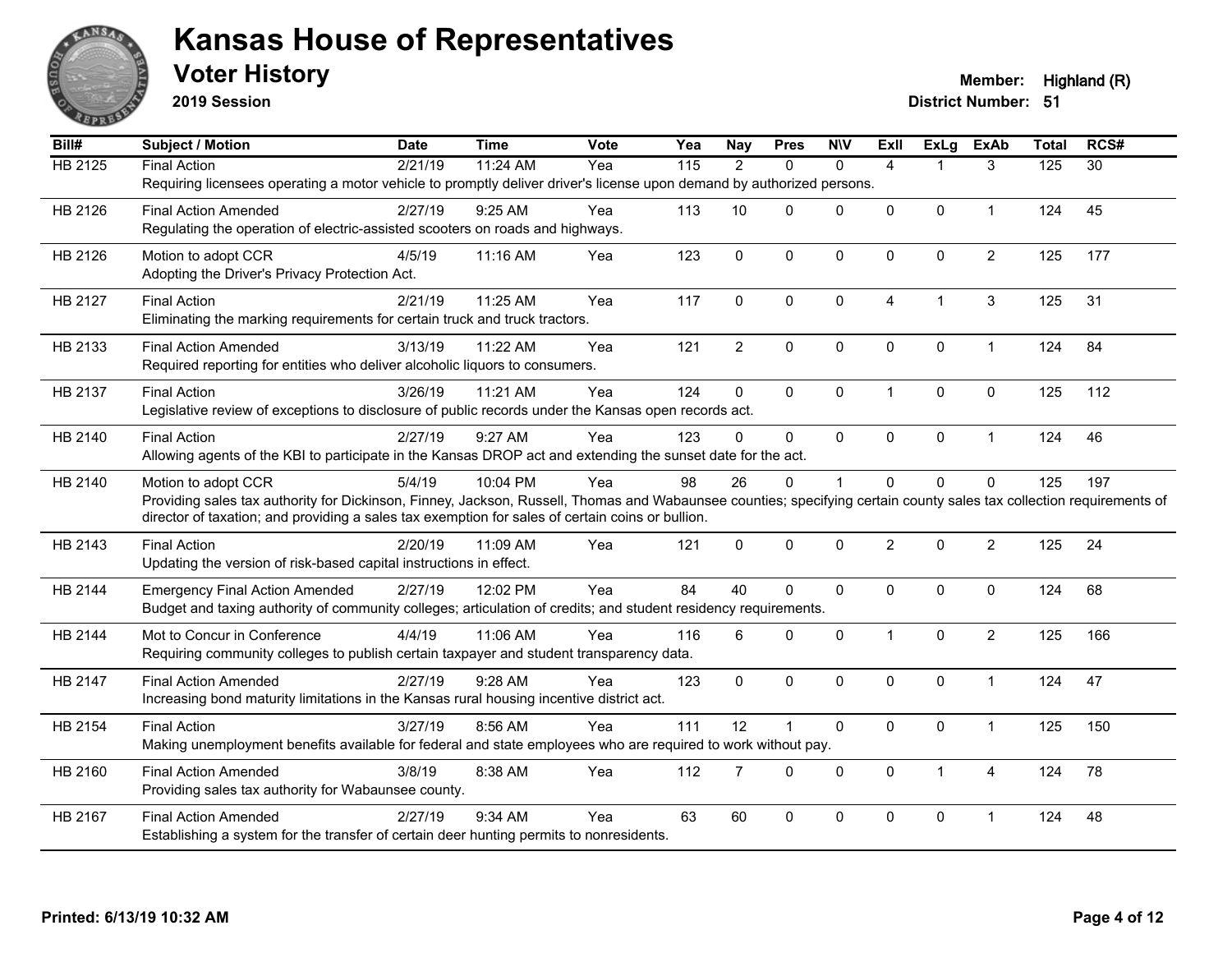

**2019 Session**

| Bill#          | <b>Subject / Motion</b>                                                                                                                                                   | <b>Date</b> | <b>Time</b> | Vote | Yea | <b>Nay</b>     | <b>Pres</b> | <b>NIV</b>   | ExII           | ExLg     | <b>ExAb</b>    | <b>Total</b> | RCS# |
|----------------|---------------------------------------------------------------------------------------------------------------------------------------------------------------------------|-------------|-------------|------|-----|----------------|-------------|--------------|----------------|----------|----------------|--------------|------|
| <b>HB 2167</b> | Motion to adopt CCR                                                                                                                                                       | 4/5/19      | 6:17 PM     | Yea  | 114 | $\mathcal{R}$  | $\Omega$    | 3            | $\Omega$       | $\Omega$ | 5              | 125          | 189  |
|                | Senate Substitute for HB 2167 by Committee on Agriculture and Natural Resources - Establishing a commercial industrial hemp program.                                      |             |             |      |     |                |             |              |                |          |                |              |      |
| HB 2168        | <b>Final Action Amended</b>                                                                                                                                               | 2/27/19     | $9:35$ AM   | Yea  | 122 |                | 0           | $\Omega$     | $\Omega$       | 0        | 1              | 124          | 49   |
|                | Authorizing the state board of regents to sell and convey certain real property in Cherokee, Riley, Saline and Douglas counties on behalf of Kansas state university and  |             |             |      |     |                |             |              |                |          |                |              |      |
|                | the university of Kansas.                                                                                                                                                 |             |             |      |     |                |             |              |                |          |                |              |      |
| HB 2173        | <b>Final Action Amended</b>                                                                                                                                               | 3/26/19     | 11:22 AM    | Yea  | 119 | 5              | 0           | $\mathbf{0}$ | $\mathbf{1}$   | $\Omega$ | $\mathbf 0$    | 125          | 113  |
|                | Establishing a commercial industrial hemp program.                                                                                                                        |             |             |      |     |                |             |              |                |          |                |              |      |
| HB 2174        | <b>Final Action</b>                                                                                                                                                       | 2/27/19     | 9:36 AM     | Yea  | 123 | $\mathbf 0$    | 0           | $\mathbf 0$  | $\mathbf 0$    | 0        | $\mathbf{1}$   | 124          | 50   |
|                | Extending the sunset date of the state use law for five years.                                                                                                            |             |             |      |     |                |             |              |                |          |                |              |      |
| HB 2177        | <b>Final Action</b>                                                                                                                                                       | 2/27/19     | 9:38 AM     | Yea  | 122 | $\overline{2}$ | $\Omega$    | $\pmb{0}$    | $\pmb{0}$      | 0        | $\mathbf 0$    | 124          | 51   |
|                | Pertaining to the accounting treatment of certain derivative instruments of fixed index annuities.                                                                        |             |             |      |     |                |             |              |                |          |                |              |      |
| HB 2177        | Motion to adopt CCR                                                                                                                                                       | 4/5/19      | 3:04 PM     | Yea  | 120 |                | 0           | $\Omega$     | $\Omega$       | $\Omega$ | $\overline{A}$ | 125          | 182  |
|                | Updating accounting and reporting requirements of hedging transactions, risk-based capital instructions and enterprise risk reports and updating definitions for          |             |             |      |     |                |             |              |                |          |                |              |      |
|                | fraudulent insurance acts.                                                                                                                                                |             |             |      |     |                |             |              |                |          |                |              |      |
| HB 2178        | <b>Final Action Amended</b>                                                                                                                                               | 2/27/19     | 9:39 AM     | Yea  | 122 | $\overline{2}$ | 0           | $\Omega$     | $\mathbf{0}$   | 0        | $\mathbf 0$    | 124          | 52   |
|                | Amending the Kansas underground utility damage prevention act.                                                                                                            |             |             |      |     |                |             |              |                |          |                |              |      |
| HB 2178        | Motion to Concur                                                                                                                                                          | 4/1/19      | 2:17 PM     | Yea  | 120 | $\Omega$       | 0           | $\mathbf{1}$ | $\mathbf{1}$   | $\Omega$ | 3              | 125          | 160  |
|                | Amending the Kansas underground utility damage prevention act.                                                                                                            |             |             |      |     |                |             |              |                |          |                |              |      |
| HB 2179        | <b>Final Action</b>                                                                                                                                                       | 3/25/19     | 10:32 AM    | Yea  | 124 | 0              | 0           | $\mathbf 0$  | $\mathbf{1}$   | 0        | $\mathbf 0$    | 125          | 102  |
|                | Adopting the Driver's Privacy Protection Act.                                                                                                                             |             |             |      |     |                |             |              |                |          |                |              |      |
| HB 2185        | <b>Final Action Amended</b>                                                                                                                                               | 2/27/19     | 9:40 AM     | Yea  | 123 | $\overline{1}$ | 0           | $\mathbf 0$  | $\mathbf 0$    | $\Omega$ | $\mathbf 0$    | 124          | 53   |
|                | Clarifying the naturopathic medicine scope of practice to include diagnostic imaging.                                                                                     |             |             |      |     |                |             |              |                |          |                |              |      |
| HB 2188        | <b>Final Action</b>                                                                                                                                                       | 3/19/19     | 11:20 AM    | Yea  | 125 | $\Omega$       | 0           | $\mathbf 0$  | $\Omega$       | $\Omega$ | $\mathbf 0$    | 125          | 88   |
|                | Dissolving the White Clay watershed district no. 26, city of Atchison assumes obligations and amending the tax lid relating to the dissolution of any taxing subdivision. |             |             |      |     |                |             |              |                |          |                |              |      |
| HB 2191        | <b>Final Action</b>                                                                                                                                                       | 2/27/19     | 9:41 AM     | Yea  | 124 | $\Omega$       | $\Omega$    | $\Omega$     | $\mathbf{0}$   | 0        | 0              | 124          | 54   |
|                | Amending the procedure for execution of a search warrant for electronically stored information.                                                                           |             |             |      |     |                |             |              |                |          |                |              |      |
| HB 2198        | <b>Final Action</b>                                                                                                                                                       | 2/27/19     | 9:45 AM     | Nay  | 89  | 35             | $\Omega$    | $\mathbf{0}$ | $\mathbf{0}$   | $\Omega$ | $\mathbf 0$    | 124          | 55   |
|                | Allowing the use of expedited partner therapy to treat a sexually transmitted disease.                                                                                    |             |             |      |     |                |             |              |                |          |                |              |      |
| HB 2199        | <b>Final Action</b>                                                                                                                                                       | 2/20/19     | $11:10$ AM  | Yea  | 120 | $\mathbf{1}$   | 0           | $\mathbf 0$  | $\overline{2}$ | $\Omega$ | $\overline{2}$ | 125          | 25   |
|                | Amending documentation requirements related to preparation of dead bodies.                                                                                                |             |             |      |     |                |             |              |                |          |                |              |      |
| HB 2201        | <b>Final Action</b>                                                                                                                                                       | 2/25/19     | 11:20 AM    | Yea  | 118 | $\Omega$       | $\Omega$    | $\Omega$     | $\overline{1}$ |          | 4              | 124          | 37   |
|                | Updating statutory references necessitated by 2012 executive reorganization order no. 41 related to administration of tuberculosis programs.                              |             |             |      |     |                |             |              |                |          |                |              |      |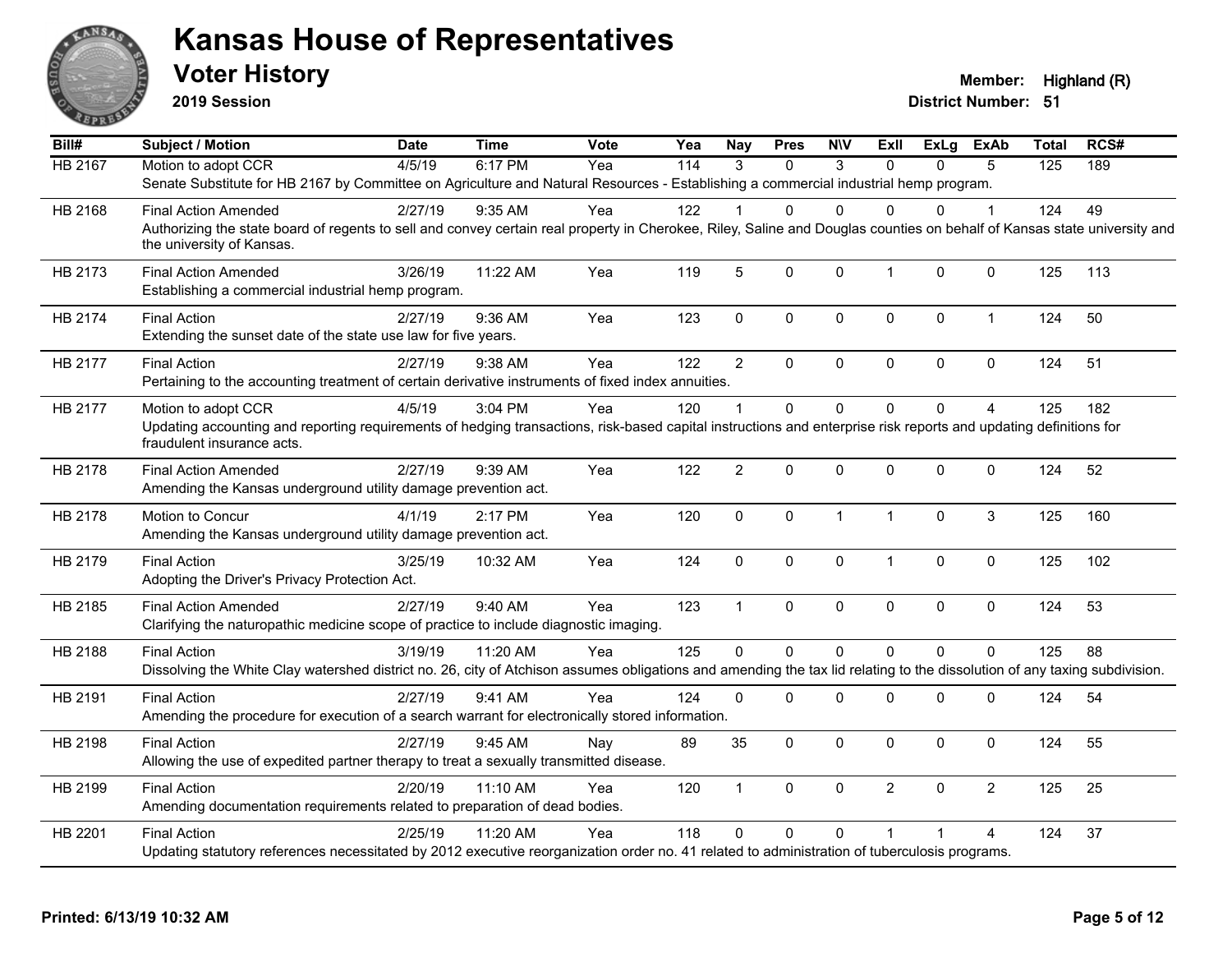

**2019 Session**

| Bill#          | <b>Subject / Motion</b>                                                                                                                                                                                                                                                                                                                              | <b>Date</b> | <b>Time</b> | <b>Vote</b>       | Yea | <b>Nay</b>      | <b>Pres</b> | <b>NIV</b>     | ExII         | <b>ExLg</b> | <b>ExAb</b>    | <b>Total</b> | RCS# |
|----------------|------------------------------------------------------------------------------------------------------------------------------------------------------------------------------------------------------------------------------------------------------------------------------------------------------------------------------------------------------|-------------|-------------|-------------------|-----|-----------------|-------------|----------------|--------------|-------------|----------------|--------------|------|
| <b>HB 2203</b> | <b>Emergency Final Action</b>                                                                                                                                                                                                                                                                                                                        | 2/27/19     | 11:58 AM    | $\overline{N}$ ay | 92  | $\overline{32}$ | $\Omega$    | $\Omega$       | $\Omega$     | $\Omega$    | $\Omega$       | 124          | 66   |
|                | Exempting individuals employed by the Kansas academies of U.S. department of defense STARBASE program from KPERS working after retirement requirements<br>and authorizing reimbursement of suspended retirement benefits for certain retirants.                                                                                                      |             |             |                   |     |                 |             |                |              |             |                |              |      |
| HB 2203        | Motion to adopt CCR<br>Reconciling amendments to certain statutes.                                                                                                                                                                                                                                                                                   | 5/5/19      | 1:04 AM     | Yea               | 121 | $\Omega$        | $\Omega$    | $\overline{4}$ | $\Omega$     | $\Omega$    | $\mathbf{0}$   | 125          | 202  |
| HB 2206        | <b>Final Action</b><br>Changing the bonding and cost requirements for animals taken into custody under a violation of cruelty to animals.                                                                                                                                                                                                            | 2/27/19     | $9:46$ AM   | Yea               | 124 | $\Omega$        | $\Omega$    | $\mathbf 0$    | $\mathbf{0}$ | 0           | $\Omega$       | 124          | 56   |
| HB 2209        | <b>Final Action</b><br>Authorizing the state board of regents to purchase cybersecurity insurance.                                                                                                                                                                                                                                                   | 2/27/19     | 9:47 AM     | Yea               | 124 | $\Omega$        | $\Omega$    | $\mathbf 0$    | $\mathbf{0}$ | $\Omega$    | $\mathbf 0$    | 124          | 57   |
| HB 2209        | Motion to Adopt CCR<br>Establishing the unclaimed life insurance benefits act, updating certain definitions pertaining to unfair trade practices and association health plans, and providing for<br>third party administrator fees, the purchase of cybersecurity insurance by the Kansas board of regents and certain healthcare benefits coverage. | 4/5/19      | 12:50 PM    | Yea               | 84  | 39              | $\Omega$    | $\Omega$       | $\Omega$     | 0           | $\overline{2}$ | 125          | 180  |
| HB 2211        | <b>Final Action</b><br>Allowing judges to waive or reduce driver's license reinstatement fees.                                                                                                                                                                                                                                                       | 2/27/19     | 9:48 AM     | Yea               | 122 | 2               | $\Omega$    | $\mathbf 0$    | $\Omega$     | $\Omega$    | $\mathbf 0$    | 124          | 58   |
| HB 2214        | <b>Final Action Amended</b><br>Changing the definition of school bus for purposes of the motor-fuel tax law.                                                                                                                                                                                                                                         | 2/27/19     | 9:49 AM     | Yea               | 124 | $\mathbf 0$     | $\mathbf 0$ | $\mathbf 0$    | $\mathbf{0}$ | 0           | $\mathbf 0$    | 124          | 59   |
| HB 2214        | Motion to Adopt CCR<br>Senate Substitute for HB 2214 by Committee on Transportation - Providing for an increase in registration fees for electric and hybrid vehicles.                                                                                                                                                                               | 4/5/19      | 3:23 PM     | Yea               | 80  | 41              | 0           | $\mathbf 0$    | $\Omega$     | $\Omega$    | 4              | 125          | 183  |
| HB 2215        | <b>Final Action</b><br>Kansas state fair board is authorized to create a nonprofit corporation for the benefit of the state fair.                                                                                                                                                                                                                    | 2/26/19     | 9:23 AM     | Yea               | 122 | $\Omega$        | $\Omega$    |                | $\Omega$     | $\Omega$    | $\mathbf{1}$   | 124          | 38   |
| HB 2223        | <b>Emergency Final Action Amended</b><br>Replacing vineyard permits with producer permits to allow individuals to use a wider variety of agricultural products in the production of wine under such permit.                                                                                                                                          | 2/27/19     | 12:03 PM    | Yea               | 124 | $\Omega$        | $\Omega$    | $\Omega$       | $\Omega$     | $\Omega$    | $\Omega$       | 124          | 69   |
| HB 2223        | Motion to adopt CCR<br>Adopting economic development program evaluation and information disclosure regimes and expanding economic development incentive financing to address<br>housing shortages.                                                                                                                                                   | 5/2/19      | 11:35 AM    | Yea               | 123 | $\Omega$        | $\Omega$    |                | $\Omega$     | $\Omega$    |                | 125          | 191  |
| HB 2225        | <b>Final Action</b><br>Adding on-track train equipment to the circumstances that a vehicle driver must stop at railroad crossings.                                                                                                                                                                                                                   | 2/27/19     | 9:50 AM     | Yea               | 121 | 3               | $\Omega$    | $\pmb{0}$      | $\mathbf{0}$ | $\Omega$    | $\mathbf 0$    | 124          | 60   |
| HB 2225        | Motion to adopt CCR<br>Senate Substitute for HB 2225 by Committee on Transportation - Providing for an increase in permit fees for oversize or overweight vehicles and required registration<br>for escort vehicle service operators.                                                                                                                | 4/5/19      | 11:19 AM    | Yea               | 91  | 32              | $\Omega$    | $\mathbf 0$    | $\Omega$     | $\Omega$    | $\overline{2}$ | 125          | 178  |
| HB 2239        | <b>Final Action Amended</b><br>Liquor sales by licensees in common consumption areas.                                                                                                                                                                                                                                                                | 2/27/19     | 9:51 AM     | Yea               | 121 | 3               | 0           | $\Omega$       | $\Omega$     | $\Omega$    | $\mathbf{0}$   | 124          | 61   |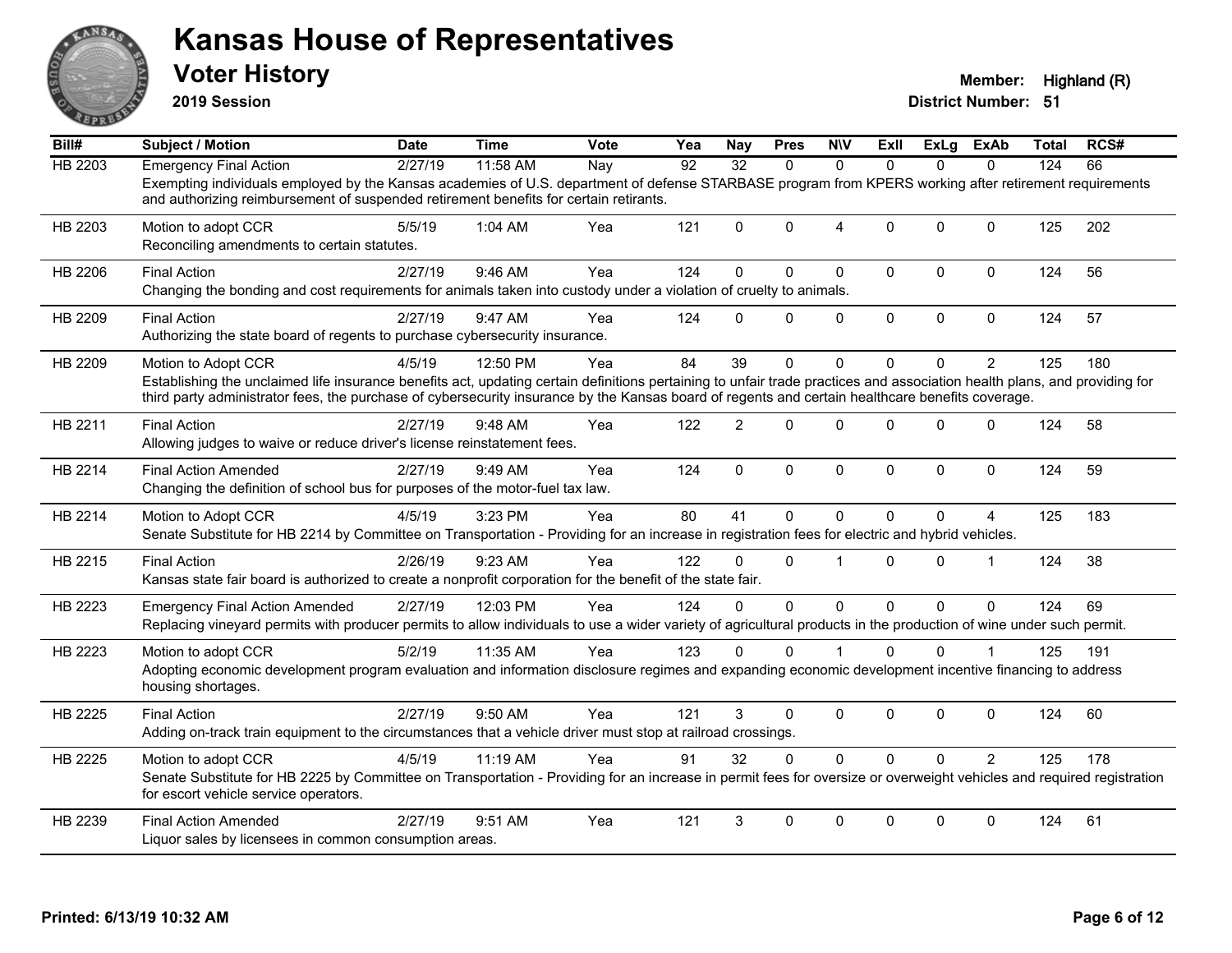

**2019 Session**

| $\overline{BiII#}$ | <b>Subject / Motion</b>                                                                                                                                                                                                                    | <b>Date</b> | <b>Time</b> | <b>Vote</b> | Yea            | <b>Nay</b>     | <b>Pres</b>  | <b>NIV</b>   | <b>ExII</b>          | <b>ExLg</b> | <b>ExAb</b>    | Total | RCS# |
|--------------------|--------------------------------------------------------------------------------------------------------------------------------------------------------------------------------------------------------------------------------------------|-------------|-------------|-------------|----------------|----------------|--------------|--------------|----------------------|-------------|----------------|-------|------|
| HB 2243            | <b>Final Action Amended</b>                                                                                                                                                                                                                | 2/27/19     | 9:52 AM     | Yea         | 118            | 6              | $\Omega$     | $\Omega$     | $\Omega$             | $\Omega$    | $\Omega$       | 124   | 62   |
|                    | Exempting animal shelters from registration requirements as a charitable organization.                                                                                                                                                     |             |             |             |                |                |              |              |                      |             |                |       |      |
| HB 2244            | <b>Final Action Amended</b>                                                                                                                                                                                                                | 3/27/19     | 9:00 AM     | Nay         | 89             | 35             | $\mathbf 0$  | $\mathbf 0$  | $\mathbf 0$          | $\mathbf 0$ | $\mathbf{1}$   | 125   | 151  |
|                    | Authorizing the use of cannabidiol treatment preparation to treat certain medical conditions.                                                                                                                                              |             |             |             |                |                |              |              |                      |             |                |       |      |
| HB 2246            | <b>Final Action</b>                                                                                                                                                                                                                        | 2/27/19     | 9:15 AM     | Yea         | 121            | $\mathbf{1}$   | $\mathbf 0$  | $\mathbf{1}$ | $\mathbf{0}$         | 0           | $\mathbf{1}$   | 124   | 40   |
|                    | Changing the requirements to begin production on distinctive license plates.                                                                                                                                                               |             |             |             |                |                |              |              |                      |             |                |       |      |
| HB 2246            | Mot to Concur in Conference                                                                                                                                                                                                                | 4/5/19      | 3:47 PM     | Nay         | $\overline{7}$ | 114            | $\mathbf 0$  | $\mathbf 0$  | $\mathbf{0}$         | $\mathbf 0$ | $\overline{4}$ | 125   | 185  |
|                    | Changing the requirements to begin production on distinctive license plates and providing for the proud educator, alpha kappa alpha, knights of Columbus and current                                                                       |             |             |             |                |                |              |              |                      |             |                |       |      |
|                    | and veteran members of the United States army, navy, marine corps, air force and coast guard license plates.                                                                                                                               |             |             |             |                |                |              |              |                      |             |                |       |      |
| HB 2248            | <b>Final Action</b>                                                                                                                                                                                                                        | 2/27/19     | 9:54 AM     | Yea         | 122            | $\overline{2}$ | $\mathbf{0}$ | $\Omega$     | $\mathbf{0}$         | $\Omega$    | $\mathbf 0$    | 124   | 63   |
|                    | Allowing all-terrain vehicles to cross federal or state highways.                                                                                                                                                                          |             |             |             |                |                |              |              |                      |             |                |       |      |
| HB 2248            | Motion to adopt CCR                                                                                                                                                                                                                        | 5/5/19      | 1:20 AM     | Yea         | 110            | 11             | $\mathbf{0}$ | 4            | $\Omega$             | $\Omega$    | $\mathbf{0}$   | 125   | 203  |
|                    | Delaying enforcement of the scrap metal theft reduction act, transferring responsibility for the scrap metal database to the Kansas bureau of investigation, reducing the                                                                  |             |             |             |                |                |              |              |                      |             |                |       |      |
|                    | registration fee for scrap metal dealers and changing scrap metal dealer obligations under the scrap metal theft reduction act; amending the definition of "consumer<br>transaction" and "supplier" in the Kansas consumer protection act. |             |             |             |                |                |              |              |                      |             |                |       |      |
| <b>HB 2274</b>     | <b>Final Action Amended</b>                                                                                                                                                                                                                | 3/26/19     | 11:28 AM    | Yea         | 85             | 39             | $\mathbf{0}$ | $\Omega$     | $\mathbf{1}$         | $\Omega$    | $\mathbf 0$    | 125   | 114  |
|                    | Requiring notification to patients that the effects of a medication abortion may be reversible.                                                                                                                                            |             |             |             |                |                |              |              |                      |             |                |       |      |
|                    |                                                                                                                                                                                                                                            |             |             |             |                |                |              |              |                      |             |                |       |      |
| HB 2279            | <b>Emergency Final Action Amended</b><br>Requiring law enforcement officers to provide information about timing of release from custody when an arrest is made following a domestic violence call.                                         | 2/27/19     | 12:07 PM    | Yea         | 124            | 0              | $\mathbf 0$  | $\mathbf 0$  | $\mathbf 0$          | 0           | $\mathbf 0$    | 124   | 73   |
|                    |                                                                                                                                                                                                                                            |             |             |             |                |                |              |              |                      |             |                |       |      |
| HB 2281            | <b>Final Action</b><br>Providing that a court order modifying a criminal sentence only modifies the portion of the sentence referenced by the court and not remaining portions of the original                                             | 2/27/19     | 9:55 AM     | Nay         | 102            | 22             | $\mathbf 0$  | $\Omega$     | $\Omega$             | $\Omega$    | $\mathbf{0}$   | 124   | 64   |
|                    | sentence.                                                                                                                                                                                                                                  |             |             |             |                |                |              |              |                      |             |                |       |      |
| HB 2290            | <b>Final Action Amended</b>                                                                                                                                                                                                                | 2/27/19     | 9:56 AM     | Yea         | 124            | $\mathbf 0$    | $\Omega$     | $\mathbf 0$  | $\Omega$             | $\Omega$    | $\mathbf{0}$   | 124   | 65   |
|                    | Creating a crime victims compensation division within the attorney general's office.                                                                                                                                                       |             |             |             |                |                |              |              |                      |             |                |       |      |
| HB 2290            |                                                                                                                                                                                                                                            | 5/5/19      | 12:25 AM    | Yea         | 123            | $\mathbf{0}$   | $\mathbf{0}$ | 2            | $\Omega$             | $\Omega$    | $\Omega$       | 125   | 201  |
|                    | Motion to adopt CCR<br>Establishing the Kansas closed case task force; creating the Kansas criminal justice reform commission; concerning criminal history record checks for entities                                                      |             |             |             |                |                |              |              |                      |             |                |       |      |
|                    | providing care to children, the elderly or individuals with disabilities; creating a Kansas victim information and notification everyday (VINE) coordinator, a Kansas youth                                                                |             |             |             |                |                |              |              |                      |             |                |       |      |
|                    | suicide prevention coordinator, and a crime victims compensation division within the office of the attorney general; legislative review of exceptions to disclosure of                                                                     |             |             |             |                |                |              |              |                      |             |                |       |      |
|                    | public records under the Kansas open records act; and changing tort claims fund obligations for claims involving alleged violations of the Kansas open meetings act<br>and open records act.                                               |             |             |             |                |                |              |              |                      |             |                |       |      |
|                    |                                                                                                                                                                                                                                            |             |             |             |                |                |              |              |                      |             |                |       |      |
| HB 2307            | <b>Final Action Amended</b><br>Establishing non-covered dental benefits under health insurance plans and limitations on plan changes.                                                                                                      | 3/26/19     | 11:32 AM    | Yea         | 91             | 33             | $\mathbf{0}$ | $\mathbf{0}$ | $\blacktriangleleft$ | $\Omega$    | $\mathbf{0}$   | 125   | 115  |
|                    |                                                                                                                                                                                                                                            |             |             |             |                |                |              |              |                      |             |                |       |      |
| HB 2314            | <b>Final Action Amended</b>                                                                                                                                                                                                                | 3/26/19     | 11:33 AM    | Yea         | 97             | 27             | $\Omega$     | $\mathbf{0}$ | 1                    | $\Omega$    | $\mathbf{0}$   | 125   | 116  |
|                    | Rehabilitation of abandoned property by cities.                                                                                                                                                                                            |             |             |             |                |                |              |              |                      |             |                |       |      |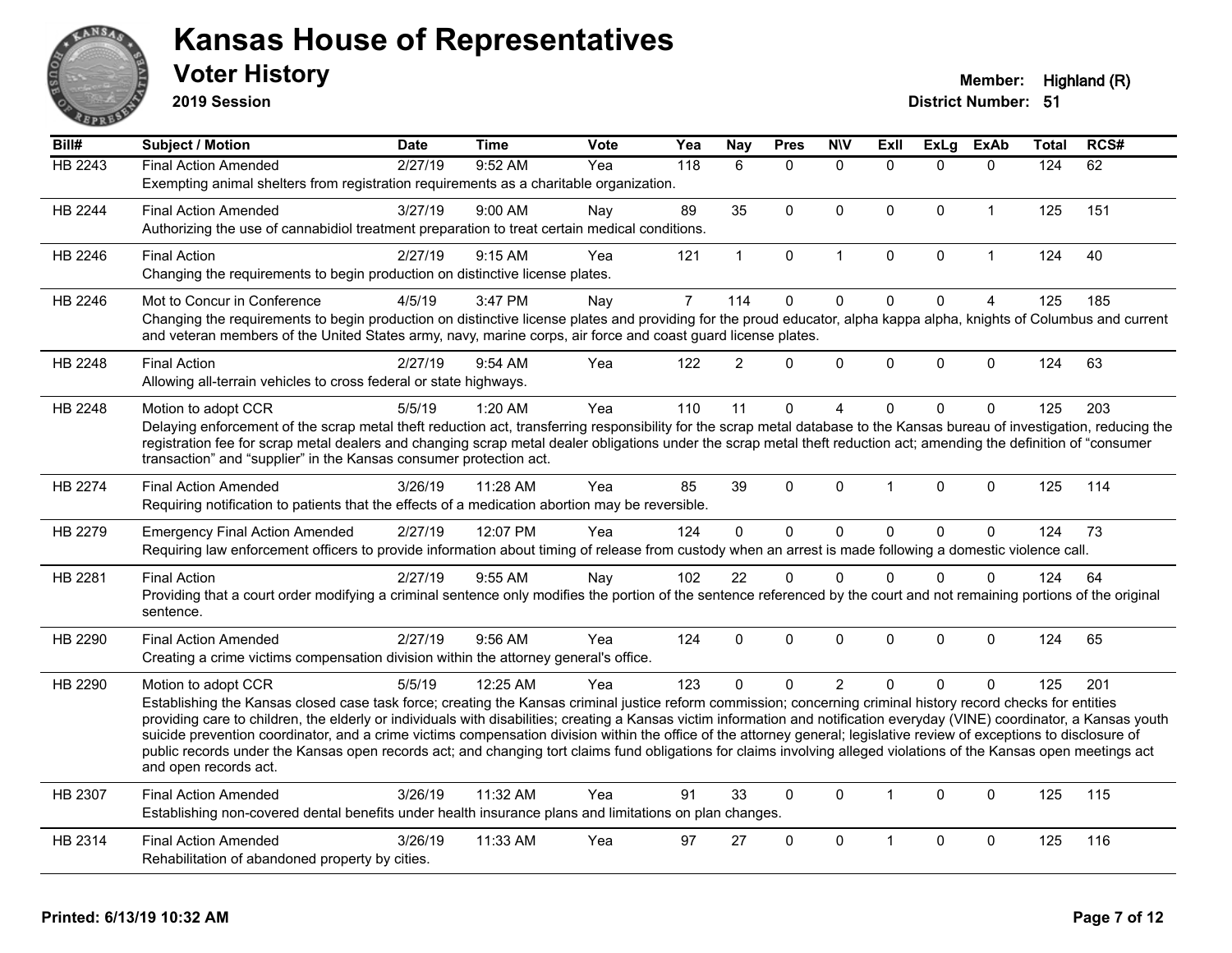

**2019 Session**

| Bill#           | <b>Subject / Motion</b>                                                                                                                                                | <b>Date</b> | <b>Time</b> | Vote | Yea | <b>Nay</b>     | <b>Pres</b>    | <b>NIV</b>     | <b>ExII</b>    | <b>ExLg</b>    | <b>ExAb</b>    | <b>Total</b> | RCS#           |
|-----------------|------------------------------------------------------------------------------------------------------------------------------------------------------------------------|-------------|-------------|------|-----|----------------|----------------|----------------|----------------|----------------|----------------|--------------|----------------|
| HB 2326         | <b>Final Action Amended</b>                                                                                                                                            | 3/27/19     | 9:02 AM     | Yea  | 83  | 41             | $\Omega$       | $\mathbf{0}$   | $\Omega$       | $\Omega$       |                | 125          | 152            |
|                 | Recognizing licenses to carry a concealed firearm issued by other jurisdictions.                                                                                       |             |             |      |     |                |                |                |                |                |                |              |                |
| HB 2336         | <b>Emergency Final Action</b>                                                                                                                                          | 2/27/19     | 12:04 PM    | Yea  | 124 | $\mathbf 0$    | $\mathbf 0$    | $\mathbf 0$    | $\mathbf 0$    | $\Omega$       | $\mathbf 0$    | 124          | 70             |
|                 | Clarifying when offenders under supervision of the secretary of corrections are awarded jail credit.                                                                   |             |             |      |     |                |                |                |                |                |                |              |                |
| HB 2346         | <b>Emergency Final Action Amended</b>                                                                                                                                  | 2/27/19     | 12:06 PM    | Nay  | 113 | 11             | $\pmb{0}$      | $\pmb{0}$      | $\mathbf 0$    | 0              | 0              | 124          | 72             |
|                 | Relating to standards for school-administered vision screenings.                                                                                                       |             |             |      |     |                |                |                |                |                |                |              |                |
| HB 2360         | <b>Emergency Final Action Amended</b>                                                                                                                                  | 2/27/19     | 12:05 PM    | Yea  | 124 | $\mathbf{0}$   | $\mathbf 0$    | $\mathbf 0$    | $\Omega$       | 0              | $\mathbf 0$    | 124          | 71             |
|                 | Concerning background checks of employees and volunteers that have unsupervised access to children, the elderly or individuals with disabilities.                      |             |             |      |     |                |                |                |                |                |                |              |                |
| HB 2365         | <b>Final Action</b>                                                                                                                                                    | 2/26/19     | 9:24 AM     | Yea  | 122 | 0              | $\Omega$       |                | $\Omega$       | $\Omega$       |                | 124          | 39             |
|                 | Providing for confidential communications of Kansas national guard members in peer support counseling sessions.                                                        |             |             |      |     |                |                |                |                |                |                |              |                |
| HB 2365         | Mot to Concur in Conference                                                                                                                                            | 4/4/19      | 2:42 PM     | Yea  | 121 |                | $\Omega$       | $\overline{2}$ | $\mathbf{0}$   | $\Omega$       | $\mathbf{1}$   | 125          | 167            |
|                 | Providing for confidential communications of Kansas national guard members in peer support counseling sessions.                                                        |             |             |      |     |                |                |                |                |                |                |              |                |
| HB 2369         | <b>Final Action Amended</b>                                                                                                                                            | 3/27/19     | 9:03 AM     | Yea  | 114 | 10             | $\Omega$       | $\mathbf 0$    | 0              | 0              |                | 125          | 153            |
|                 | Authorizing the secretary of transportation to designate toll projects on new and existing highways and changing financing requirements for toll or turnpike projects. |             |             |      |     |                |                |                |                |                |                |              |                |
| HB 2371         | <b>Final Action Amended</b>                                                                                                                                            | 3/27/19     | $9:04$ AM   | Yea  | 102 | 22             | $\Omega$       | $\Omega$       | $\Omega$       | $\Omega$       | $\overline{1}$ | 125          | 154            |
|                 | Providing for an increase in permit fees for oversize or overweight vehicles and requiring registration for escort vehicle service operators.                          |             |             |      |     |                |                |                |                |                |                |              |                |
| HB 2372         | <b>Final Action Amended</b>                                                                                                                                            | 3/27/19     | 9:06 AM     | Yea  | 73  | 51             | 0              | 0              | 0              | 0              | $\mathbf 1$    | 125          | 155            |
|                 | Providing for an increase in registration fees for electric and hybrid vehicles.                                                                                       |             |             |      |     |                |                |                |                |                |                |              |                |
| HB 2389         | <b>Final Action Amended</b>                                                                                                                                            | 3/26/19     | 11:35 AM    | Yea  | 122 | $\overline{2}$ | $\mathbf 0$    | $\mathbf 0$    | $\mathbf{1}$   | 0              | 0              | 125          | 117            |
|                 | Requiring electronic prescriptions for certain controlled substances.                                                                                                  |             |             |      |     |                |                |                |                |                |                |              |                |
| HB 2396         | <b>Final Action Amended</b>                                                                                                                                            | 3/26/19     | 11:36 AM    | Yea  | 97  | 27             | $\mathbf 0$    | $\mathbf 0$    | 1              | $\overline{0}$ | $\mathbf 0$    | 125          | 118            |
|                 | Allowing use of certified drug abuse treatment programs for certain offenders convicted of unlawful cultivation or distribution of controlled substances.              |             |             |      |     |                |                |                |                |                |                |              |                |
| HB 2402         | <b>Final Action Amended</b>                                                                                                                                            | 3/27/19     | $9:08$ AM   | Yea  | 106 | 18             | $\Omega$       | $\mathbf{0}$   | $\Omega$       | $\Omega$       | $\mathbf 1$    | 125          | 156            |
|                 | Authorizing certain business entities to hire physicians and chiropractors.                                                                                            |             |             |      |     |                |                |                |                |                |                |              |                |
| <b>HCR 5015</b> | <b>EFA Amend and Debate</b>                                                                                                                                            | 5/29/19     | 11:33 AM    | Yea  | 116 | 0              | $\overline{0}$ | $\pmb{0}$      | 0              | 0              | 9              | 125          | 204            |
|                 | Ratifying and providing for continuation of the May 9, 2019, state of disaster emergency declaration for certain Kansas counties.                                      |             |             |      |     |                |                |                |                |                |                |              |                |
| HR 6004         | <b>Final Action Amended</b>                                                                                                                                            | 1/23/19     | 11:14 AM    | Yea  | 104 | 15             | 0              | $\mathbf 0$    | $\overline{2}$ | 0              | 4              | 125          | $\overline{7}$ |
|                 | Permanent rules of the House of Representatives for the 2019-2020 biennium.                                                                                            |             |             |      |     |                |                |                |                |                |                |              |                |
| HR 6018         | <b>Final Action</b>                                                                                                                                                    | 3/26/19     | 11:37 AM    | Yea  | 124 | $\Omega$       | $\Omega$       | $\mathbf{0}$   | $\mathbf{1}$   | $\mathbf{0}$   | $\pmb{0}$      | 125          | 119            |
|                 | Requesting the federal government address water issues in the Arkansas River basis.                                                                                    |             |             |      |     |                |                |                |                |                |                |              |                |
| SB <sub>9</sub> | <b>Final Action</b>                                                                                                                                                    | 2/22/19     | 11:13 AM    | Yea  | 117 | $\Omega$       | $\Omega$       | $\mathbf{0}$   | 3              | $\Omega$       | 5              | 125          | 36             |
|                 | Authorizing the transfer of \$115,000,000 from the state general fund to the Kansas public employees retirement fund during fiscal year 2019.                          |             |             |      |     |                |                |                |                |                |                |              |                |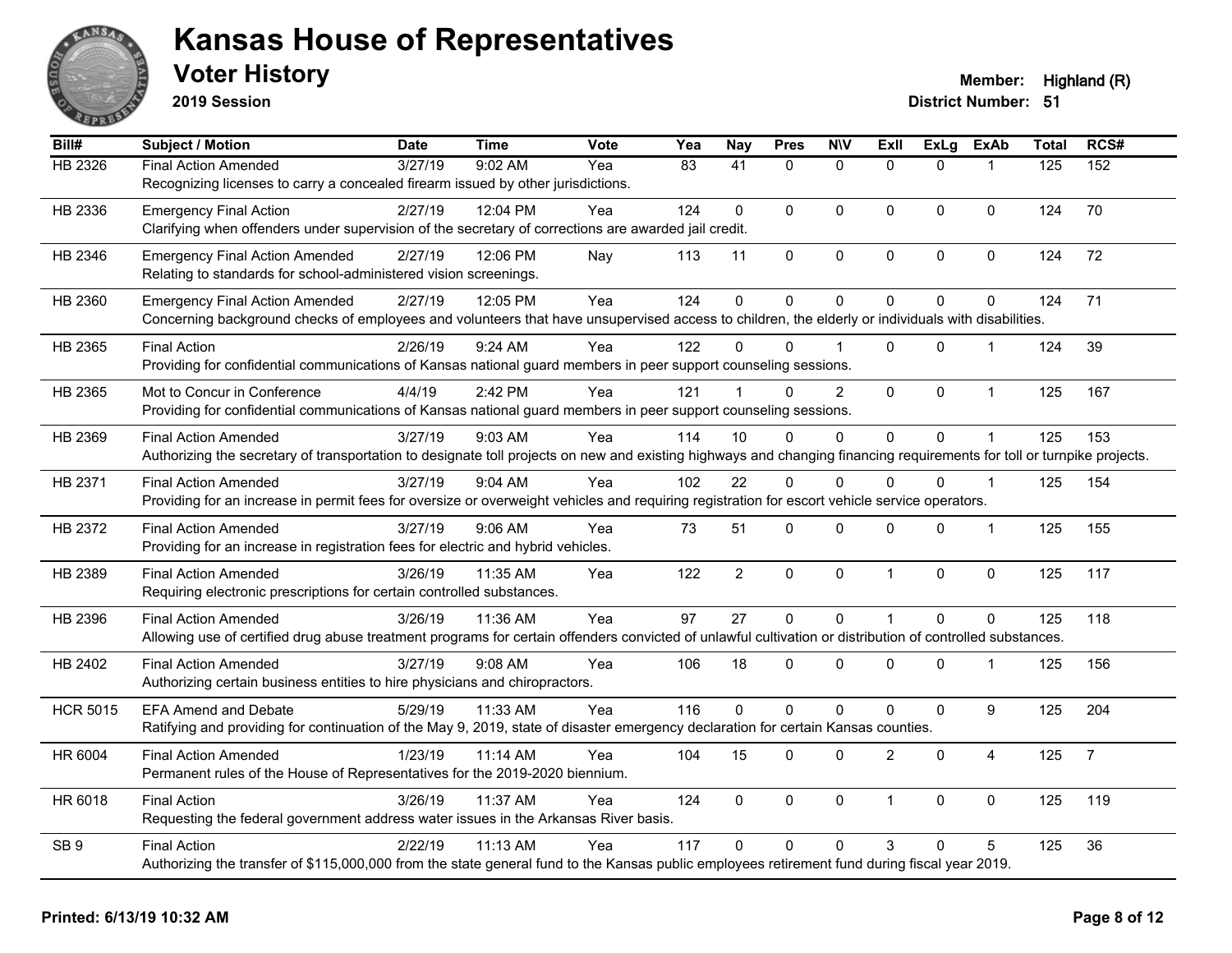

**2019 Session**

| Bill#        | <b>Subject / Motion</b>                                                                                                                                                                                                                                                                                                                                                                                                                                                                                                                                                                                                                                                                                                                                                                                                                                                                                                                                                                                                                                                                                                                                                                              | Date    | <b>Time</b> | Vote | Yea              | <b>Nay</b> | <b>Pres</b> | <b>N\V</b>   | ExII           | <b>ExLg</b> | <b>ExAb</b>  | Total | RCS# |
|--------------|------------------------------------------------------------------------------------------------------------------------------------------------------------------------------------------------------------------------------------------------------------------------------------------------------------------------------------------------------------------------------------------------------------------------------------------------------------------------------------------------------------------------------------------------------------------------------------------------------------------------------------------------------------------------------------------------------------------------------------------------------------------------------------------------------------------------------------------------------------------------------------------------------------------------------------------------------------------------------------------------------------------------------------------------------------------------------------------------------------------------------------------------------------------------------------------------------|---------|-------------|------|------------------|------------|-------------|--------------|----------------|-------------|--------------|-------|------|
| <b>SB 15</b> | <b>Final Action Amended</b>                                                                                                                                                                                                                                                                                                                                                                                                                                                                                                                                                                                                                                                                                                                                                                                                                                                                                                                                                                                                                                                                                                                                                                          | 3/26/19 | 11:39 AM    | Yea  | $\overline{124}$ | $\Omega$   | $\Omega$    | $\Omega$     |                | $\Omega$    | $\Omega$     | 125   | 120  |
|              | Amending the definition of "service-connected" in the Kansas police and firemen's retirement system.                                                                                                                                                                                                                                                                                                                                                                                                                                                                                                                                                                                                                                                                                                                                                                                                                                                                                                                                                                                                                                                                                                 |         |             |      |                  |            |             |              |                |             |              |       |      |
| <b>SB 15</b> | Motion to adopt CCR                                                                                                                                                                                                                                                                                                                                                                                                                                                                                                                                                                                                                                                                                                                                                                                                                                                                                                                                                                                                                                                                                                                                                                                  | 4/4/19  | $2:45$ PM   | Yea  | 122              |            | 0           |              | $\mathbf{0}$   | $\Omega$    |              | 125   | 168  |
|              | Amending public health provisions relating to behavioral sciences regulatory board professional licensure, naturopathic doctor scope of practice and adult care home<br>licensure and receivership.                                                                                                                                                                                                                                                                                                                                                                                                                                                                                                                                                                                                                                                                                                                                                                                                                                                                                                                                                                                                  |         |             |      |                  |            |             |              |                |             |              |       |      |
| <b>SB 16</b> | Final Action Sub Bill                                                                                                                                                                                                                                                                                                                                                                                                                                                                                                                                                                                                                                                                                                                                                                                                                                                                                                                                                                                                                                                                                                                                                                                | 3/26/19 | 11:57 AM    | Yea  | 63               | 61         | 0           | $\Omega$     |                | $\Omega$    | 0            | 125   | 121  |
|              | House Substitute for SB 16 by Committee on K-12 Education Budget - Making appropriations for the department of education for FY 2020 and FY 2021 in response to<br>litigation; increasing BASE aid for certain school years; and other amendments related to education.                                                                                                                                                                                                                                                                                                                                                                                                                                                                                                                                                                                                                                                                                                                                                                                                                                                                                                                              |         |             |      |                  |            |             |              |                |             |              |       |      |
| SB 16        | Motion to adopt CCR                                                                                                                                                                                                                                                                                                                                                                                                                                                                                                                                                                                                                                                                                                                                                                                                                                                                                                                                                                                                                                                                                                                                                                                  | 4/4/19  | 3:43 PM     | Nay  | 76               | 47         | $\Omega$    |              | $\Omega$       | $\Omega$    | 1            | 125   | 170  |
|              | House Substitute for SB 16 by Committee on K-12 Education Budget - Making appropriations for the department of education for FY 2020 and FY 2021 in response to<br>litigation; increasing BASE aid for certain school years; and other amendments related to education.                                                                                                                                                                                                                                                                                                                                                                                                                                                                                                                                                                                                                                                                                                                                                                                                                                                                                                                              |         |             |      |                  |            |             |              |                |             |              |       |      |
| <b>SB 17</b> | <b>Final Action</b>                                                                                                                                                                                                                                                                                                                                                                                                                                                                                                                                                                                                                                                                                                                                                                                                                                                                                                                                                                                                                                                                                                                                                                                  | 3/13/19 | 11:23 AM    | Yea  | 101              | 22         | 0           | 0            | $\mathbf 0$    | $\Omega$    | $\mathbf{1}$ | 124   | 85   |
|              | Requiring class M driver's licenses when operating a motorcycle registered under a temporary permit.                                                                                                                                                                                                                                                                                                                                                                                                                                                                                                                                                                                                                                                                                                                                                                                                                                                                                                                                                                                                                                                                                                 |         |             |      |                  |            |             |              |                |             |              |       |      |
| <b>SB 18</b> | <b>Final Action Amended</b>                                                                                                                                                                                                                                                                                                                                                                                                                                                                                                                                                                                                                                                                                                                                                                                                                                                                                                                                                                                                                                                                                                                                                                          | 3/26/19 | 11:59 AM    | Yea  | 124              | $\Omega$   | 0           | $\mathbf 0$  | $\overline{1}$ | $\Omega$    | $\mathbf 0$  | 125   | 122  |
|              | Providing a process for the attorney general to enter into diversion agreements.                                                                                                                                                                                                                                                                                                                                                                                                                                                                                                                                                                                                                                                                                                                                                                                                                                                                                                                                                                                                                                                                                                                     |         |             |      |                  |            |             |              |                |             |              |       |      |
| <b>SB 18</b> | Motion to adopt CCR                                                                                                                                                                                                                                                                                                                                                                                                                                                                                                                                                                                                                                                                                                                                                                                                                                                                                                                                                                                                                                                                                                                                                                                  | 4/5/19  | 10:33 AM    | Yea  | 123              | $\Omega$   | 0           | $\mathbf 0$  | $\Omega$       | $\Omega$    | 2            | 125   | 171  |
|              | Providing a process for the attorney general to enter into diversion agreements; authorizing certain entities to access a criminal defendant's presentence investigation<br>report; amending the crime of counterfeiting currency; clarifying the definition of comparable offense under the Kansas criminal code, the timing of claiming error on<br>appeal, and the grounds for a motion to correct an illegal sentence; allowing use of certified drug abuse treatment programs for certain offenders convicted of unlawful<br>cultivation or distribution of controlled substances; amending available sanctions for violation of condition of postrelease supervision; increasing criminal penalties for<br>abuse of a child and involuntary manslaughter when the victim is under 6 years of age and making a presumption of unfitness against any parent convicted of either<br>crime; exempting certain victims from being considered an aggressor or participant as a mitigating factor when considering a departure sentence; requiring law<br>enforcement officers to provide information about timing of release from custody when an arrest is made following a domestic violence call. |         |             |      |                  |            |             |              |                |             |              |       |      |
| <b>SB 20</b> | <b>Final Action Amended</b><br>Extending the judicial branch surcharge to fund the costs of non-judicial personnel.                                                                                                                                                                                                                                                                                                                                                                                                                                                                                                                                                                                                                                                                                                                                                                                                                                                                                                                                                                                                                                                                                  | 3/26/19 | 12:00 PM    | Yea  | 118              | 6          | 0           | $\Omega$     |                | $\Omega$    | 0            | 125   | 123  |
| <b>SB 20</b> | Motion to adopt CCR                                                                                                                                                                                                                                                                                                                                                                                                                                                                                                                                                                                                                                                                                                                                                                                                                                                                                                                                                                                                                                                                                                                                                                                  | 4/4/19  | 2:49 PM     | Yea  | 120              | 3          | 0           | 1            | $\Omega$       | $\Omega$    | 1            | 125   | 169  |
|              | Extending the judicial branch surcharge to fund the costs of non-judicial personnel; extending recognition of tribal court judgments pursuant to supreme court rules.                                                                                                                                                                                                                                                                                                                                                                                                                                                                                                                                                                                                                                                                                                                                                                                                                                                                                                                                                                                                                                |         |             |      |                  |            |             |              |                |             |              |       |      |
| <b>SB 22</b> | <b>Final Action Amended</b>                                                                                                                                                                                                                                                                                                                                                                                                                                                                                                                                                                                                                                                                                                                                                                                                                                                                                                                                                                                                                                                                                                                                                                          | 3/8/19  | 8:46 AM     | Yea  | 76               | 43         | 0           | $\Omega$     | $\Omega$       |             | 4            | 124   | 79   |
|              | Kansas itemized deductions, election, providing for deferred foreign income, global intangible low-taxed income, business interest, capital contributions and FDIC<br>premiums income tax modifications; sales and compensating use tax, imposition of tax, nexus, remote sellers, marketplace facilitators, rate of tax on food and food<br>ingredients.                                                                                                                                                                                                                                                                                                                                                                                                                                                                                                                                                                                                                                                                                                                                                                                                                                            |         |             |      |                  |            |             |              |                |             |              |       |      |
| <b>SB 25</b> | Final Action Sub Bill                                                                                                                                                                                                                                                                                                                                                                                                                                                                                                                                                                                                                                                                                                                                                                                                                                                                                                                                                                                                                                                                                                                                                                                | 3/26/19 | 12:04 PM    | Yea  | 99               | 25         | $\Omega$    | $\mathbf{0}$ |                | $\Omega$    | $\Omega$     | 125   | 124  |
|              | House Substitute for SB 25 by Committee on Appropriations - Appropriations for FY 2019, FY 2020, FY 2021 and FY 2022 for various sate agencies.                                                                                                                                                                                                                                                                                                                                                                                                                                                                                                                                                                                                                                                                                                                                                                                                                                                                                                                                                                                                                                                      |         |             |      |                  |            |             |              |                |             |              |       |      |
| <b>SB 25</b> | Motion to Adopt CCR                                                                                                                                                                                                                                                                                                                                                                                                                                                                                                                                                                                                                                                                                                                                                                                                                                                                                                                                                                                                                                                                                                                                                                                  | 5/3/19  | 10:30 PM    | Yea  | 42               | 81         | 0           |              | $\mathbf{0}$   | $\Omega$    |              | 125   | 194  |
|              | House Substitute for SB 25 by Committee on Appropriations - Appropriations for FY 2019, FY 2020, FY 2021 and FY 2022 for various sate agencies.                                                                                                                                                                                                                                                                                                                                                                                                                                                                                                                                                                                                                                                                                                                                                                                                                                                                                                                                                                                                                                                      |         |             |      |                  |            |             |              |                |             |              |       |      |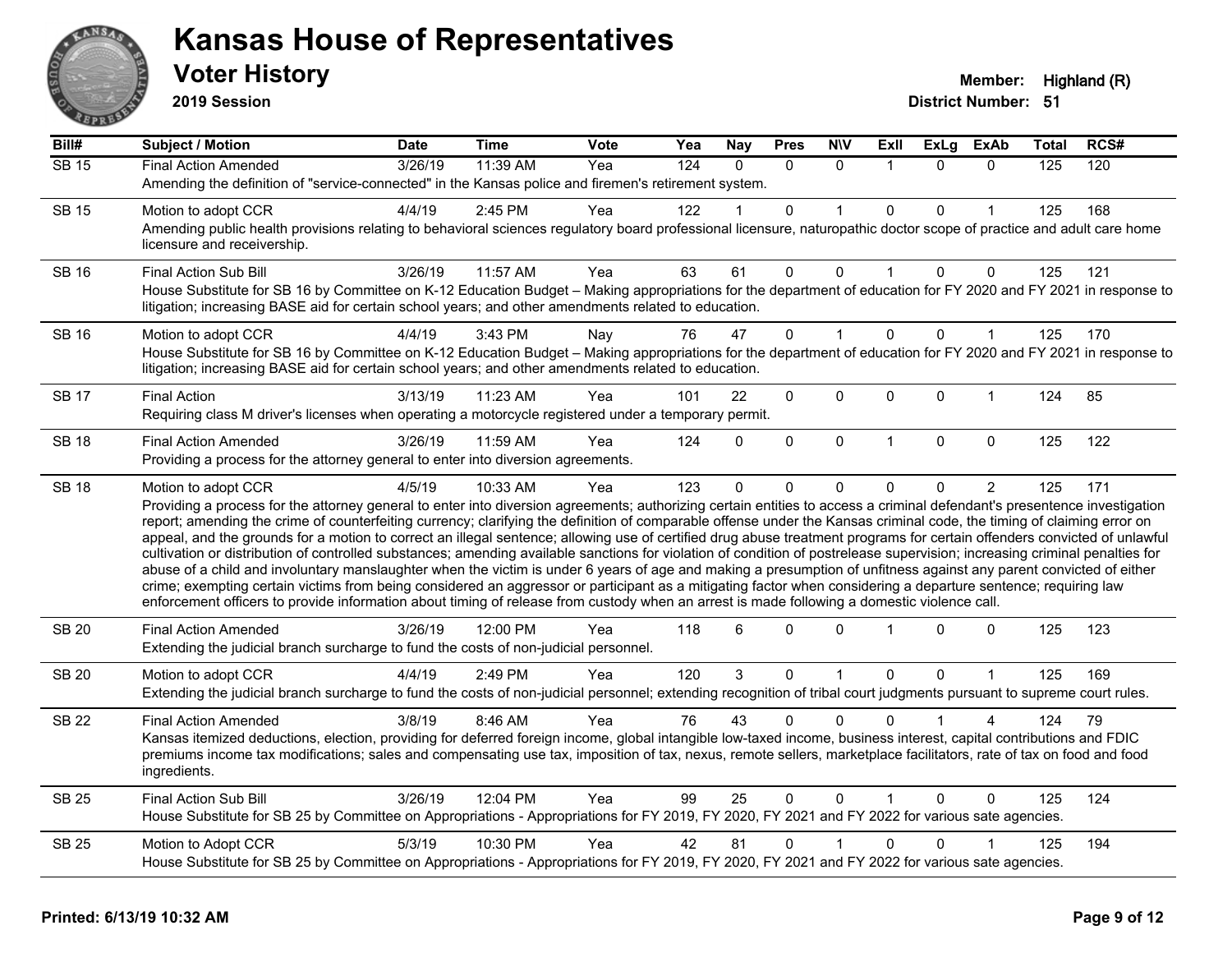

**2019 Session**

**Voter History Member:** Highland (R)

| Bill#        | <b>Subject / Motion</b>                                                                                                                                                                     | <b>Date</b> | <b>Time</b> | Vote | Yea | <b>Nay</b>   | <b>Pres</b>  | <b>N\V</b>     | <b>Exll</b>             | <b>ExLg</b>  | <b>ExAb</b>    | <b>Total</b> | RCS# |
|--------------|---------------------------------------------------------------------------------------------------------------------------------------------------------------------------------------------|-------------|-------------|------|-----|--------------|--------------|----------------|-------------------------|--------------|----------------|--------------|------|
| <b>SB 25</b> | Motion to adopt CCR                                                                                                                                                                         | 5/4/19      | 8:50 PM     | Yea  | 79  | 45           | $\mathbf{0}$ | $\mathbf{0}$   | $\Omega$                | $\Omega$     |                | 125          | 195  |
|              | House Substitute for SB 25 by Committee on Appropriations - Appropriations for FY 2019, FY 2020, FY 2021 and FY 2022 for various sate agencies.                                             |             |             |      |     |              |              |                |                         |              |                |              |      |
| <b>SB 25</b> | <b>Consideration of Veto</b>                                                                                                                                                                | 5/29/19     | 1:35 PM     | Yea  | 86  | 30           | 0            | $\Omega$       | $\Omega$                | 0            | 9              | 125          | 206  |
|              | House Substitute for SB 25 by Committee on Appropriations - Appropriations for FY 2019, FY 2020, FY 2021 and FY 2022 for various sate agencies.                                             |             |             |      |     |              |              |                |                         |              |                |              |      |
| <b>SB 28</b> | <b>Final Action Amended</b>                                                                                                                                                                 | 3/26/19     | 12:05 PM    | Yea  | 123 | $\mathbf{1}$ | $\mathbf{0}$ | $\Omega$       | $\overline{\mathbf{1}}$ | $\Omega$     | 0              | 125          | 125  |
|              | Updating the expiration date of risk-based capital instructions.                                                                                                                            |             |             |      |     |              |              |                |                         |              |                |              |      |
| <b>SB 28</b> | Motion to adopt CCR                                                                                                                                                                         | 5/5/19      | 12:16 AM    | Nay  | 87  | 36           | $\Omega$     | $\overline{2}$ | $\Omega$                | $\Omega$     | $\Omega$       | 125          | 199  |
|              | Creating an affirmative defense to the crime of possession of a controlled substance for possession of certain medical treatments; amending podiatrist qualifications.                      |             |             |      |     |              |              |                |                         |              |                |              |      |
| <b>SB 39</b> | <b>Final Action</b>                                                                                                                                                                         | 3/13/19     | 11:24 AM    | Yea  | 122 | $\mathbf{1}$ | 0            | 0              | $\mathbf{0}$            | 0            | $\mathbf 1$    | 124          | 86   |
|              | Compensation for warranty services under the vehicle dealers and manufacturers licensing act.                                                                                               |             |             |      |     |              |              |                |                         |              |                |              |      |
| <b>SB 40</b> | <b>Final Action</b>                                                                                                                                                                         | 3/20/19     | 11:28 AM    | Yea  | 123 | $\mathbf{0}$ | $\Omega$     | $\mathbf 0$    | $\mathbf 0$             | $\mathbf{0}$ | $\overline{2}$ | 125          | 89   |
|              | Removing expired warning provision for approach of an emergency vehicle traffic violation.                                                                                                  |             |             |      |     |              |              |                |                         |              |                |              |      |
| SB 41        | <b>Final Action</b>                                                                                                                                                                         | 3/20/19     | 11:36 AM    | Yea  | 109 | 14           | 0            | $\mathbf 0$    | $\mathbf{0}$            | 0            | $\overline{2}$ | 125          | 90   |
|              | Clarifying that a violation of the statute requiring seat belt use is a traffic infraction.                                                                                                 |             |             |      |     |              |              |                |                         |              |                |              |      |
| <b>SB 53</b> | <b>Final Action Amended</b>                                                                                                                                                                 | 3/26/19     | 12:07 PM    | Yea  | 88  | 36           | 0            | 0              | $\mathbf{1}$            | 0            | $\mathbf 0$    | 125          | 126  |
|              | Designating the official red and white wine grapes of Kansas.                                                                                                                               |             |             |      |     |              |              |                |                         |              |                |              |      |
| <b>SB 53</b> | Motion to adopt CCR                                                                                                                                                                         | 5/5/19      | 12:20 AM    | Yea  | 123 | $\mathbf{0}$ | $\mathbf{0}$ | $\overline{c}$ | $\pmb{0}$               | $\mathbf{0}$ | $\mathbf 0$    | 125          | 200  |
|              | Updating certain emergency medical services-related statutes.                                                                                                                               |             |             |      |     |              |              |                |                         |              |                |              |      |
| <b>SB 59</b> | <b>Final Action</b>                                                                                                                                                                         | 3/20/19     | 11:38 AM    | Yea  | 115 | 8            | 0            | $\mathbf 0$    | $\Omega$                | $\Omega$     | $\overline{2}$ | 125          | 91   |
|              | Eudora community library district act.                                                                                                                                                      |             |             |      |     |              |              |                |                         |              |                |              |      |
| SB 60        | <b>Final Action</b>                                                                                                                                                                         | 3/26/19     | 12:08 PM    | Yea  | 107 | 17           | 0            | $\mathbf 0$    | $\overline{1}$          | 0            | $\mathbf 0$    | 125          | 127  |
|              | Amending Kansas real estate commission licensing provisions for brokers and sales persons.                                                                                                  |             |             |      |     |              |              |                |                         |              |                |              |      |
| SB 63        | <b>Final Action Amended</b>                                                                                                                                                                 | 3/26/19     | 12:09 PM    | Yea  | 124 | $\mathbf 0$  | 0            | $\mathbf 0$    | $\overline{1}$          | 0            | $\mathbf 0$    | 125          | 128  |
|              | Allowing cities to authorize the use of transportation network company signs in vehicles.                                                                                                   |             |             |      |     |              |              |                |                         |              |                |              |      |
| SB 63        | Motion to adopt CCR                                                                                                                                                                         | 4/5/19      | 3:31 PM     | Yea  | 101 | 20           | $\mathbf{0}$ | $\mathbf{0}$   | $\Omega$                | $\Omega$     | $\overline{A}$ | 125          | 184  |
|              | Allowing lighting devices in transportation network company vehicles; regulating the operation of electric-assisted scooters; allowing for the installation of certain light                |             |             |      |     |              |              |                |                         |              |                |              |      |
|              | screening material on windshields; allowing all-terrain and work-site utility vehicles to operate on a federal or state highway; requiring vehicles to stop for on-track train<br>equipment |             |             |      |     |              |              |                |                         |              |                |              |      |
|              |                                                                                                                                                                                             |             |             |      |     |              |              |                |                         |              |                |              |      |
| SB 66        | <b>Final Action Amended</b>                                                                                                                                                                 | 3/26/19     | 12:10 PM    | Yea  | 123 | $\mathbf{1}$ | $\mathbf{0}$ | $\mathbf{0}$   | $\mathbf{1}$            | $\mathbf{0}$ | $\mathbf{0}$   | 125          | 129  |
|              | Exempting certain domestic insurers from filing enterprise risk reports.                                                                                                                    |             |             |      |     |              |              |                |                         |              |                |              |      |
| SB 67        | <b>Final Action Amended</b>                                                                                                                                                                 | 3/26/19     | 12:11 PM    | Yea  | 124 | $\mathbf{0}$ | $\mathbf 0$  | $\Omega$       | $\mathbf 1$             | 0            | 0              | 125          | 130  |
|              | Requiring notification to patients that the effects of a medication abortion may be reversible.                                                                                             |             |             |      |     |              |              |                |                         |              |                |              |      |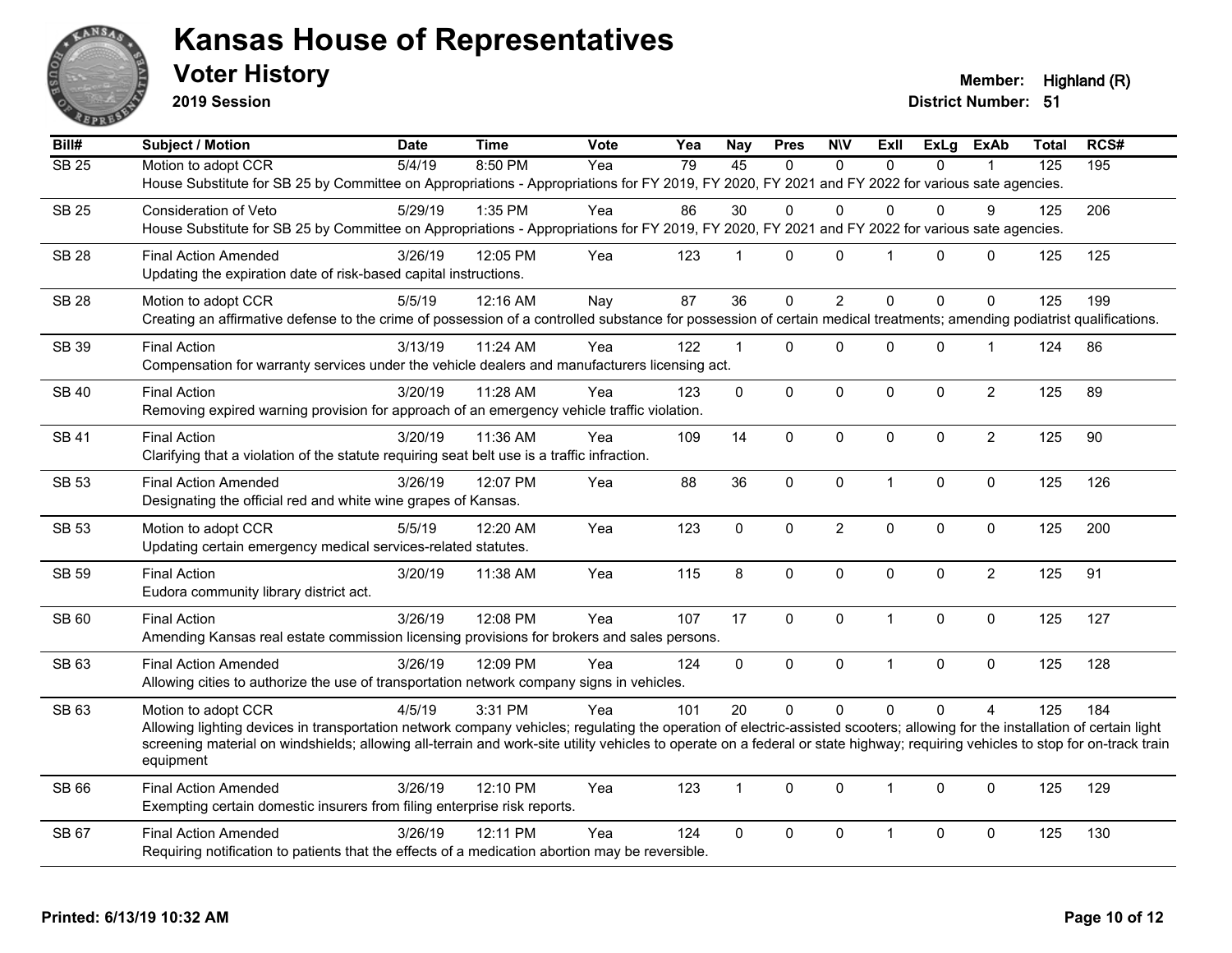

**2019 Session**

| Bill#         | <b>Subject / Motion</b>                                                                                                                                                                                                                                                                          | <b>Date</b> | <b>Time</b> | Vote | Yea | <b>Nay</b>      | <b>Pres</b>    | <b>NIV</b>   | <b>Exll</b>  | <b>ExLg</b>  | <b>ExAb</b>    | <b>Total</b> | RCS# |
|---------------|--------------------------------------------------------------------------------------------------------------------------------------------------------------------------------------------------------------------------------------------------------------------------------------------------|-------------|-------------|------|-----|-----------------|----------------|--------------|--------------|--------------|----------------|--------------|------|
| <b>SB 67</b>  | Motion to adopt CCR<br>Requiring notification to patients that the effects of a medication abortion may be reversible.                                                                                                                                                                           | 4/5/19      | 5:24 PM     | Yea  | 85  | $\overline{35}$ | $\Omega$       | $\mathbf{0}$ | $\Omega$     | $\Omega$     | 5              | 125          | 188  |
| SB 67         | Consideration of Veto<br>Requiring notification to patients that the effects of a medication abortion may be reversible.                                                                                                                                                                         | 5/1/19      | 1:02 PM     | Yea  | 82  | 43              | $\Omega$       | $\mathbf{0}$ | $\Omega$     | $\Omega$     | $\mathbf{0}$   | 125          | 190  |
| <b>SB 68</b>  | <b>Final Action</b><br>Prohibiting cities from requiring a valid contract franchise ordinance for the provision of wireless telecommunications services.                                                                                                                                         | 3/26/19     | 12:13 PM    | Yea  | 112 | 12              | 0              | $\pmb{0}$    | 1            | $\mathbf{0}$ | $\mathbf{0}$   | 125          | 131  |
| SB 69         | <b>Final Action Amended</b><br>Substitute for SB 69 by Committee on Utilities - Requiring an electric rate study of certain electric utilities.                                                                                                                                                  | 3/26/19     | 12:15 PM    | Yea  | 117 |                 | $\mathbf{0}$   | $\mathbf{0}$ |              | $\Omega$     | $\mathbf{0}$   | 125          | 132  |
| <b>SB70</b>   | <b>Final Action Amended</b><br>Allowing for temporary permits for the selling and serving of alcoholic liquor.                                                                                                                                                                                   | 3/27/19     | 9:09 AM     | Yea  | 119 | 5               | 0              | $\pmb{0}$    | 0            | $\mathbf 0$  | $\mathbf{1}$   | 125          | 157  |
| <b>SB70</b>   | Motion to adopt CCR<br>Alcoholic liquor amendments relating to temporary permits, delivery of alcoholic liquors to consumers, common consumption areas and producer permits.                                                                                                                     | 4/5/19      | 11:02 AM    | Yea  | 119 | $\overline{4}$  | $\overline{0}$ | $\mathbf 0$  | $\Omega$     | $\Omega$     | $\overline{2}$ | 125          | 173  |
| <b>SB 71</b>  | <b>Final Action</b><br>Eliminating the expiration of the postsecondary technical education authority and requiring a report to the legislature.                                                                                                                                                  | 3/26/19     | 12:16 PM    | Yea  | 123 |                 | $\Omega$       | $\Omega$     |              | $\Omega$     | $\mathbf{0}$   | 125          | 133  |
| <b>SB77</b>   | <b>Final Action Amended</b><br>Requiring the department for children and families to offer services to children with problem sexual behavior and to such child's family.                                                                                                                         | 3/26/19     | 12:17 PM    | Yea  | 124 | $\Omega$        | $\Omega$       | $\Omega$     |              | $\Omega$     | $\mathbf{0}$   | 125          | 134  |
| <b>SB78</b>   | <b>Final Action Amended</b><br>Regulating assignment of rights or benefits to a residential contractor under a property and casualty insurance policy insuring residential real estate.                                                                                                          | 3/26/19     | 12:18 PM    | Yea  | 123 |                 | $\Omega$       | $\Omega$     |              | $\Omega$     | $\Omega$       | 125          | 135  |
| <b>SB78</b>   | Motion to Adopt CCR<br>Regulating assignment of rights or benefits to a residential contractor under a property and casualty insurance policy insuring residential real estate; enacting housing<br>protections for victims of domestic violence, sexual assault, human trafficking or stalking. | 4/5/19      | 10:50 AM    | Yea  | 100 | 23              | $\Omega$       | $\Omega$     | $\Omega$     | $\Omega$     | 2              | 125          | 172  |
| SB 82         | <b>Final Action</b><br>Updating the state banking code.                                                                                                                                                                                                                                          | 3/26/19     | 12:19 PM    | Yea  | 124 | $\Omega$        | 0              | $\mathbf 0$  | $\mathbf 1$  | $\mathbf{0}$ | $\mathbf 0$    | 125          | 136  |
| SB 90         | <b>Final Action</b><br>Extending the tax credit under the center for entrepreneurship act to financial institutions and increasing the annual tax credit limit for all contributors.                                                                                                             | 3/26/19     | 12:20 PM    | Yea  | 122 | $\overline{2}$  | $\mathbf{0}$   | $\mathbf{0}$ | 1            | $\Omega$     | $\Omega$       | 125          | 137  |
| <b>SB 94</b>  | <b>Final Action</b><br>Establishing a minimum course duration for motor vehicle accident prevention courses.                                                                                                                                                                                     | 3/26/19     | 12:22 PM    | Yea  | 120 | 4               | 0              | $\pmb{0}$    | 1            | 0            | $\pmb{0}$      | 125          | 138  |
| <b>SB 97</b>  | <b>Final Action</b><br>Division of vehicles registering fleet vehicles.                                                                                                                                                                                                                          | 3/26/19     | 12:23 PM    | Yea  | 124 | $\Omega$        | $\Omega$       | $\mathbf 0$  | $\mathbf{1}$ | $\mathbf{0}$ | $\mathbf{0}$   | 125          | 139  |
| <b>SB 105</b> | <b>Final Action</b><br>Elections; cities; date for taking office.                                                                                                                                                                                                                                | 3/25/19     | 10:33 AM    | Yea  | 124 | $\Omega$        | 0              | $\mathbf 0$  | -1           | $\mathbf 0$  | $\mathbf 0$    | 125          | 103  |